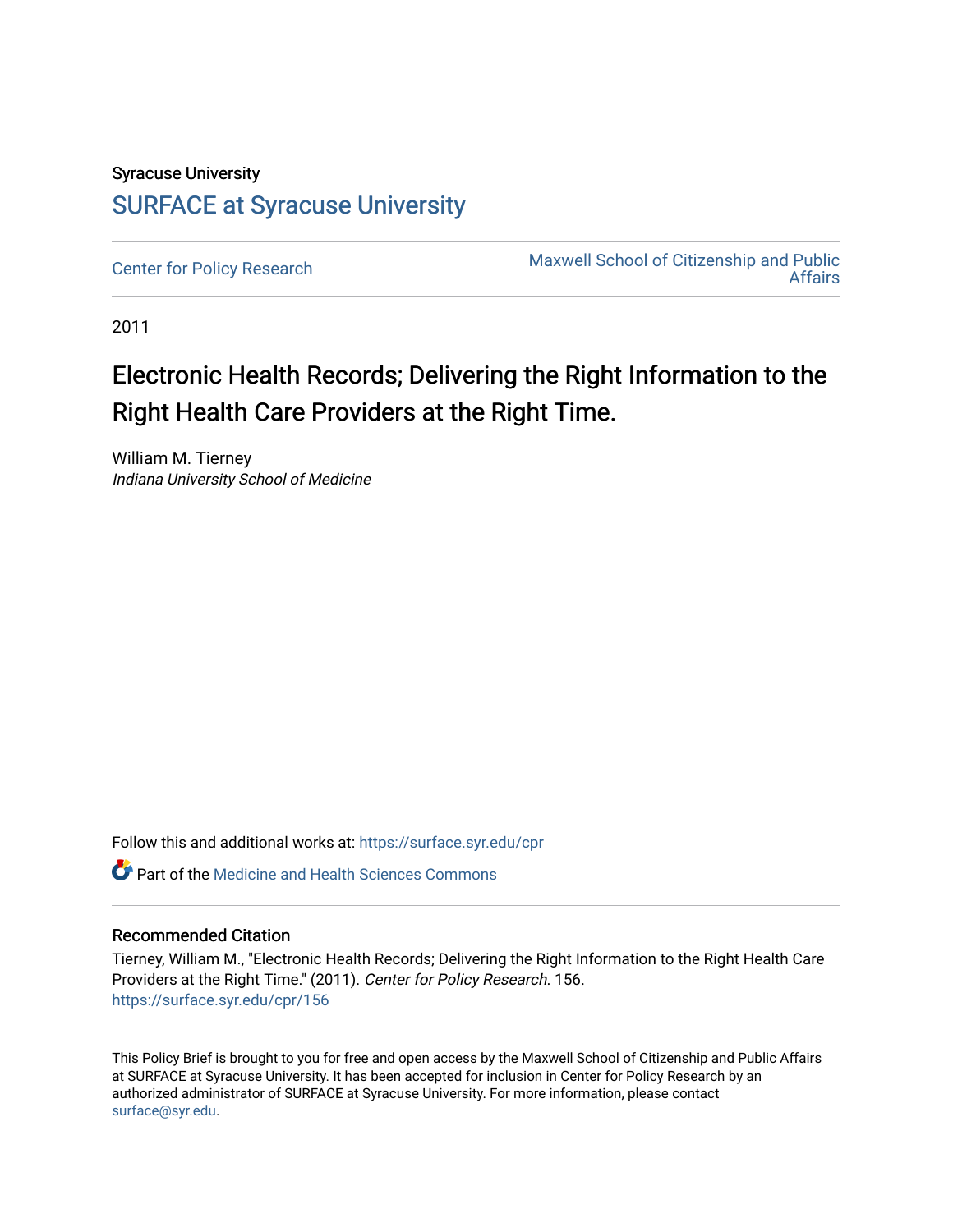**Syracuse University Maxwell School of Citizenship and Public Affairs 426 Syracuse University Maxwell School of Citizenship and Public Affairs**

**ADDRESS SERVICE REQUESTED**

**Syracuse, New York 13244-1020<br>ADDRESS SERVICE REQUESTED** 

**Syracuse, New York 13244-1020**

**426 Eggers Hall**

# **Center for Policy Research**

Syracuse University<br>
Maxwell School of Citizenship and Public Affairs | Center for Policy Research

Electronic Health Records: Delivering the Right Information to the Right Health Care Providers at the Right Time

*William M. Tierney*

No. 44/2011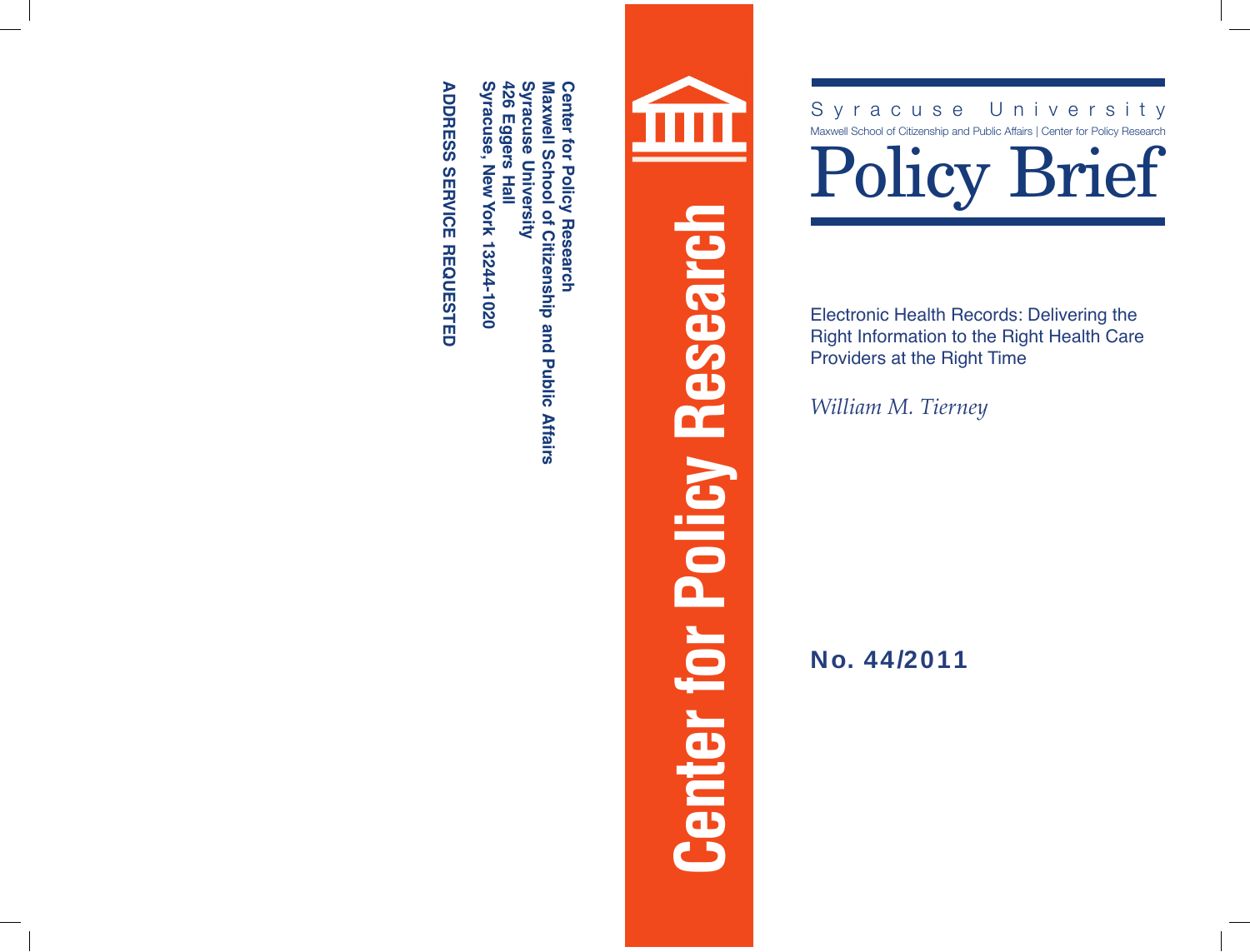**William M. Tierney, MD,** is a clinician-investigator who focuses on the application of information technology in medicine and its effects on the quality, efficiency, and costs of health care. He was recently named President/CEO of the Regenstrief Institute, Inc., an internationally recognized informatics and health care research organization dedicated to the improvement of health through research that enhances the quality and cost-effectiveness of health care. He is also Associate Dean for Healthcare Effectiveness Research at the Indiana University School of Medicine, and the Chancellor's Professor and Sam Regenstrief Professor of Health Services Research, Department of Medicine, Indiana University School of Medicine. In addition, he is Chief of the Internal Medicine Service at Wishard Memorial Hospital and Wishard Health Services in Indianapolis, the largest public health care system in the country.

Dr. Tierney received his BA in biological sciences from Indiana University and his MD from IU in 1976. He completed his residency in internal medicine at the Indiana University School of Medicine in 1979.

The Herbert Lourie Memorial Lecture on Health Policy, sponsored by the Maxwell School of Citizenship and Public Affairs of Syracuse University and the Central New York Community Foundation, Inc., honors the memory of Herbert Lourie, MD, a distinguished Syracuse neurosurgeon, professor, and community leader for nearly 30 years. Generous contributions from his family, friends, colleagues, and former patients have endowed this series.

The Policy Brief series is a collection of essays on current public policy issues in aging; urban and regional studies; education finance and accountability; public finance; social welfare, poverty, and income security; and related research done by or on behalf of the Center for Policy Research (CPR) at the Maxwell School of Syracuse University.

Single copies of this publication may be downloaded at no cost from the CPR website at http://www.maxwell.syr.edu/cpr.aspx or ordered from the Center for Policy Research, 426 Eggers Hall, Syracuse, New York 13244-1020.

© 2011, Syracuse University. This publication may be distributed freely for educational and research uses as long as this copyright notice is attached. No commercial use of this material may be made without express written permission.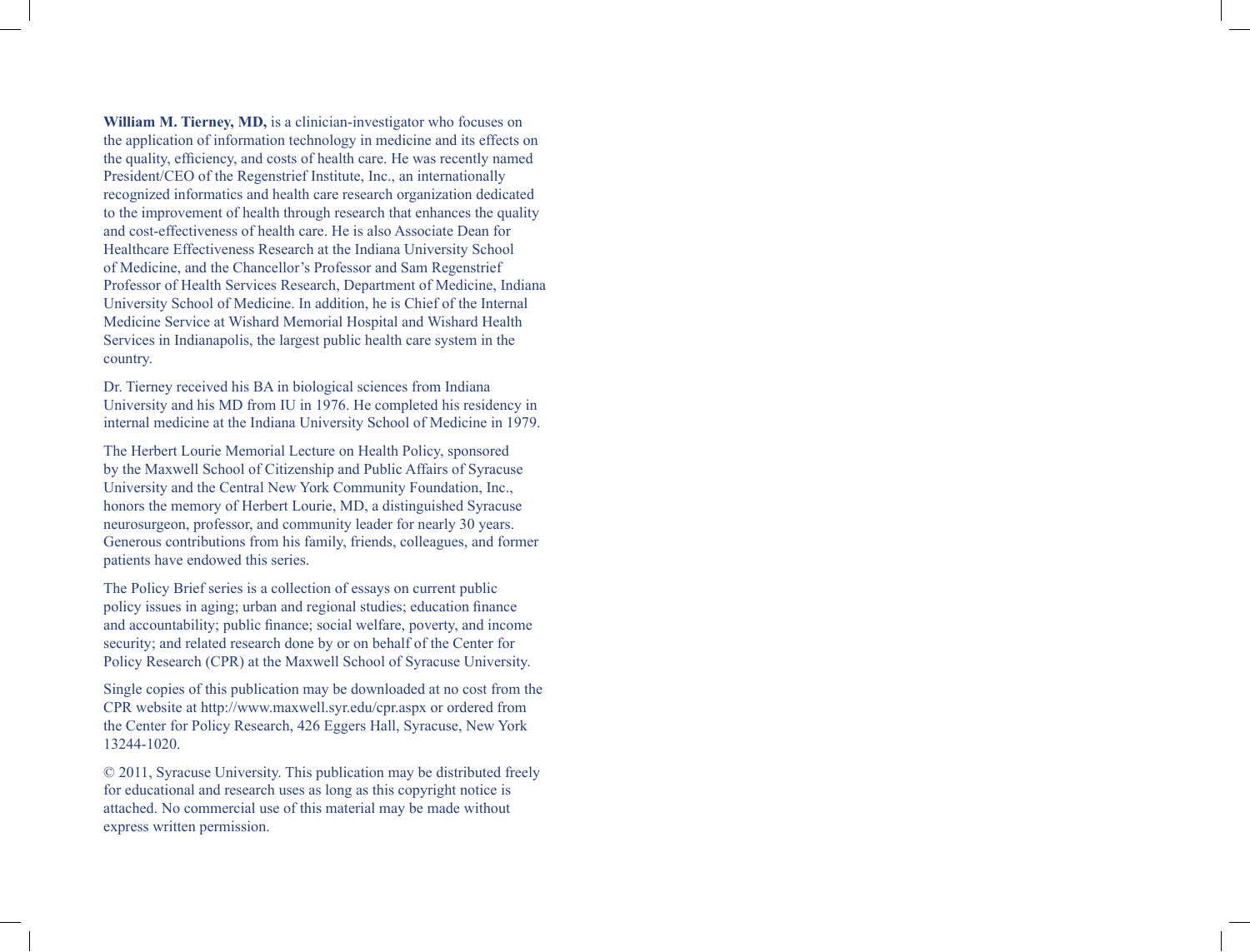# Policy Brief

Electronic Health Records: Delivering the Right Information to the Right Health Care Providers at the Right Time

*William M. Tierney*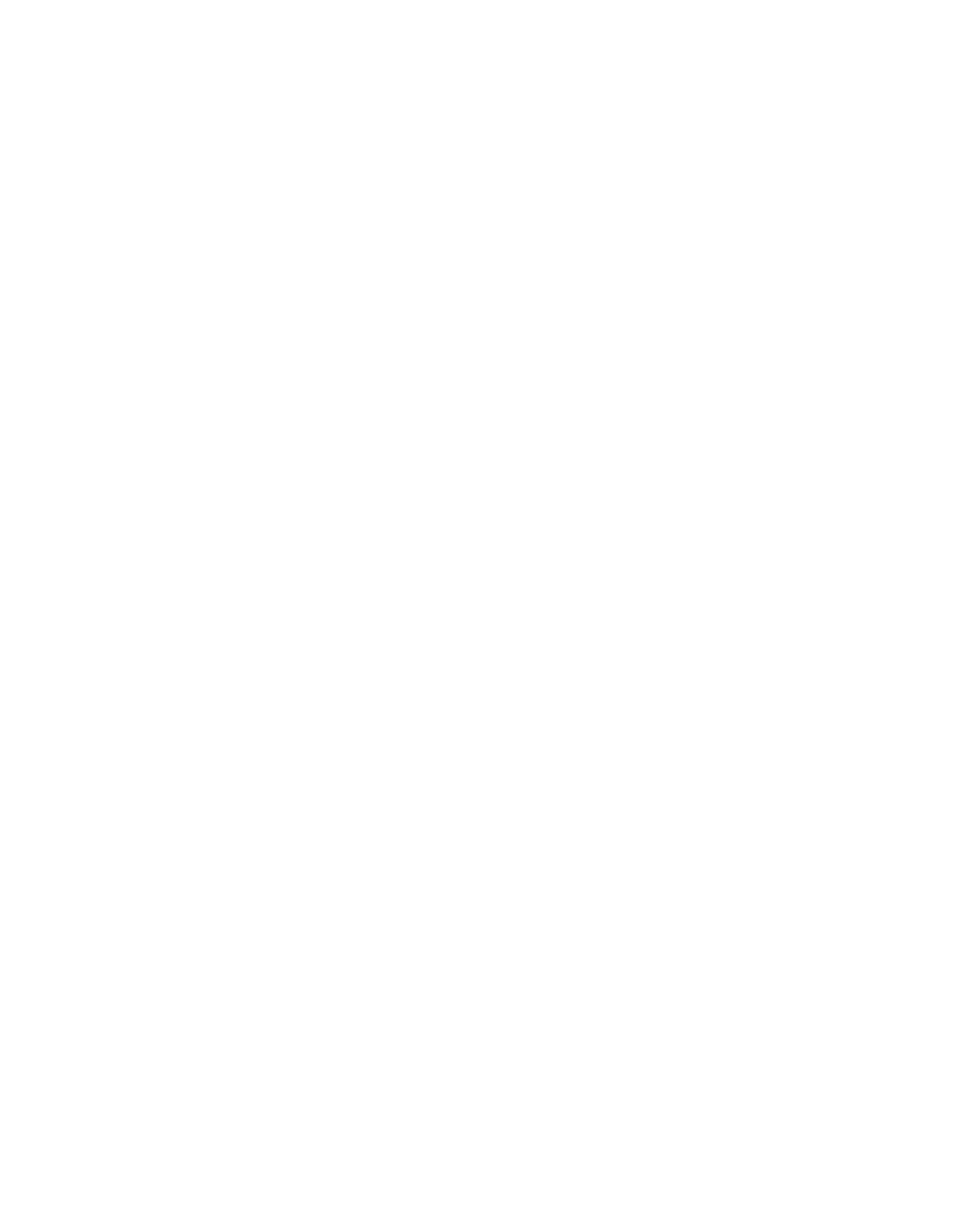# Electronic Health Records: Delivering the Right Information to the Right Health Care Providers at the Right Time

*There is no health without management, and there is no management without information.*

> Gonzalo Vecina Neto, Head, Brazilian National Health Regulatory Agency

# Introduction

In 1993 I wrote:

Communication and information management consume as much as 40 percent of all inpatient costs, yet errors still occur at an unacceptable rate. The Institute of Medicine has suggested that electronic medical records (EMRs) will help lower health care costs, maintain quality of care, and provide physicians with better information. (Tierney et al. 1993, 379)

Nearly 20 years later I'm here to tell you how far we've come toward implementing EHRs nationwide, and what we've learned from our experience at the Regenstrief Institute in Indiana University.

Most of us consider health care to be a service business, because we think in terms of a patient who goes to the doctor to get some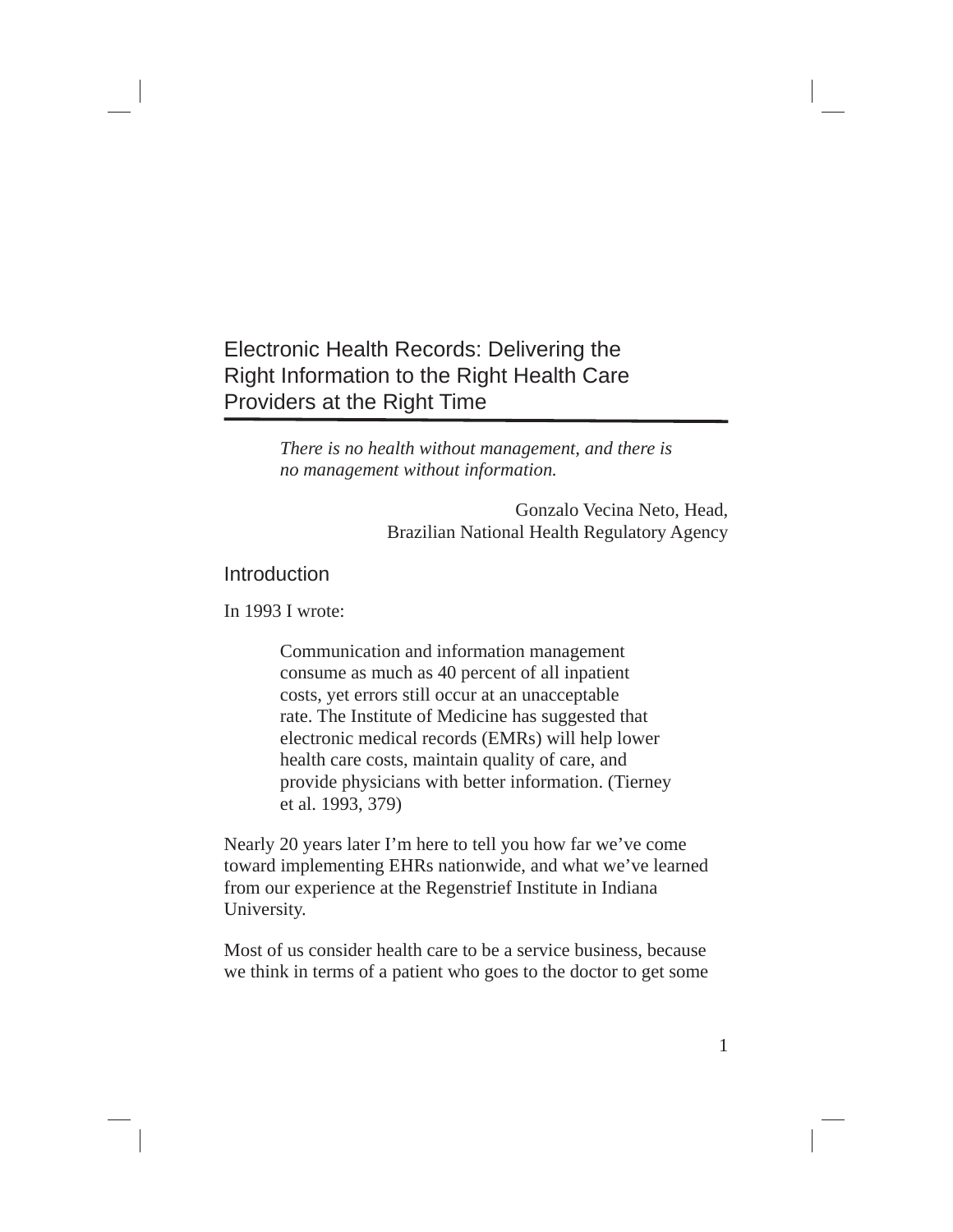thing: advice, medication, devices, surgery, or physical therapy. I'm going to argue that what patients really get, and health care practitioners really provide, is information. Ninety-eight percent of what we who practice medicine do is not the end result, the end service, but the overall process of getting there.

I would also argue that medicine is more of an information business than, say, banking. With banking, if I put \$100 in the bank, I know exactly how much it is, where it is, and what I can do with it, which is not the case with medicine. If you come to my hospital for a chest x-ray, the chest x-ray shows maybe there's an infiltrate, or some abnormal substance, in the lungs that could be pneumonia, could be cancer, could be...and so you get a list of things that it might be. If you have a fever and a cough with a little bit of green in it, it's probably pneumonia. I then have to figure out, is it vital pneumonia or bacterial? If it's bacterial, what kind of bacterium is causing it? What antibiotics is it likely sensitive to? And what antibiotics are available in my hospital that will likely be effective in treating it? I could go through that reasoning process appropriately and miss the fact that this pneumonia is due to the obstruction of a bronchus due to lung cancer.

Health care providers dig through patient records, gathering information based on a history, a physical exam, and laboratory test results. Physicians record information in notes and sometimes registries. They process that information, balance the risks and the benefits, come up with the most likely and least likely diagnoses, and then, based on all the various probabilities, make a series of decisions (yes—do this, no—don't do that). They transmit information about those decisions as advice, orders, communications, letters, and emails to other people. So health care is a much more information-intensive and information-fuzzy business than banking (see McDonald and Tierney 1986a, b).

And ultimately it's the doctor's responsibility to decide what to do when the various kinds of information contradict each other.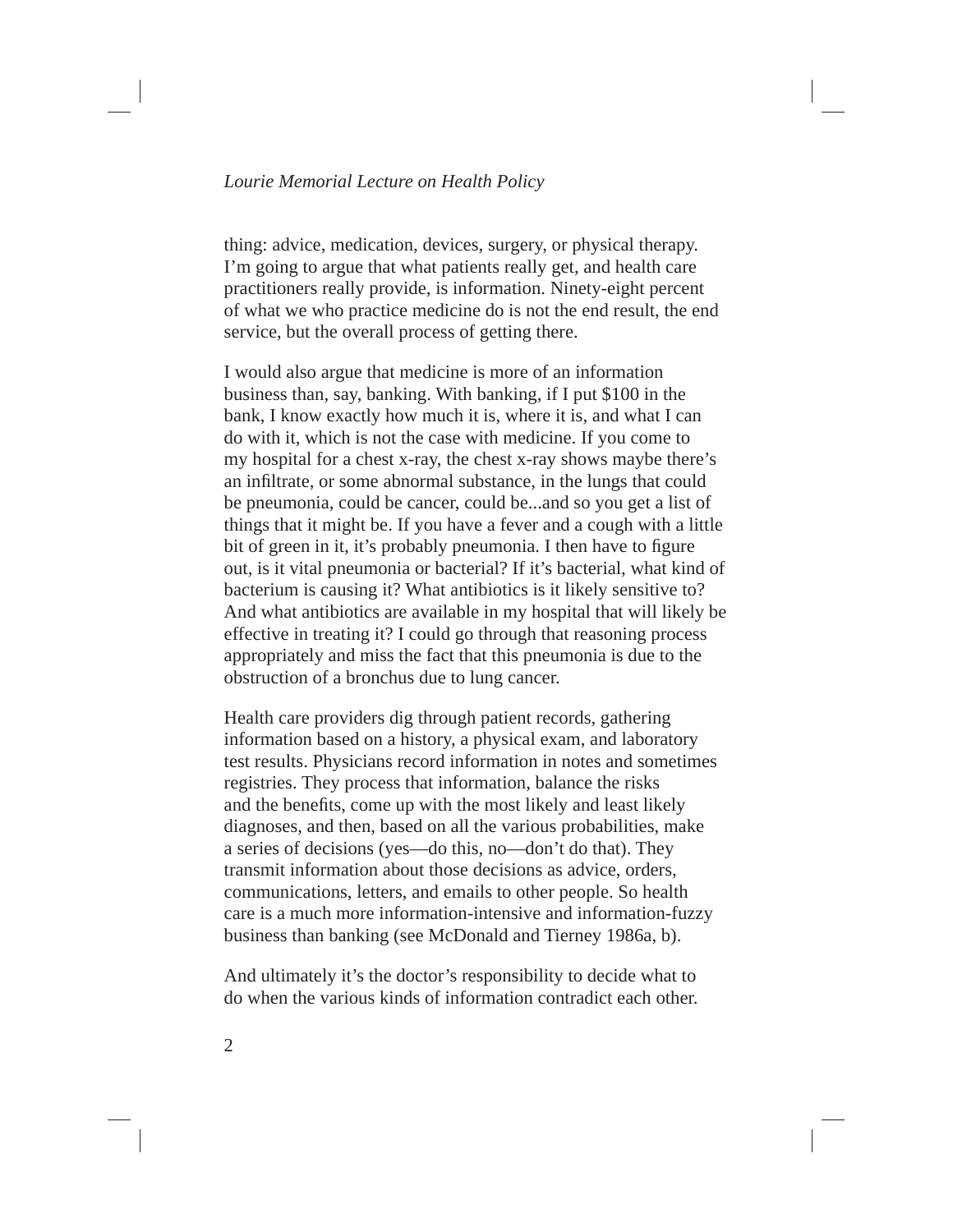My colleagues and I did a study of over 4,000 echocardiograms (an ultrasound test to look at the inside of a patient's heart for structural problems) recorded at a large Veterans Administration medical center to assess the level of agreement between the two main diagnostic assessments of heart function that resulted from each test (Subramanian et al. 2003). We found that the numeric, or quantitative, measurements as performed by a sonography technician, and the textual, or qualitative, interpretation as provided by a cardiologist differed on the same echocardiograms a third of the time.

My point is this: the quality, efficiency, and effectiveness of health care depends on our ability to manage information. This information is messy and sometimes contradictory, and unless you're a fictional doctor on TV, like Marcus Welby, MD, and have only one patient to care for, you have to manage information electronically. It can't be done effectively any other way.

# The Regenstrief Institute

The Regenstrief Institute, Inc. is a non-profit research organization with effective partnerships with the Indiana University School of Medicine and the Health and Hospital Corporation of Marion County, Indiana. It was founded in 1969 with the idea of applying the techniques of biomedical science, computer science, and industrial engineering to health care settings "to improve medical care, to provide rational methods for marshaling resources, and to foster the use of quantitative methods in medical decision and policy making" (http://www.regenstrief.org/mission/history).

In 1972, long before the Internet even existed, the Regenstrief Medical Records System (RMRS) was launched, with three goals in mind:

> (1) to eliminate the logistic problems of the paper record by making clinical data immediately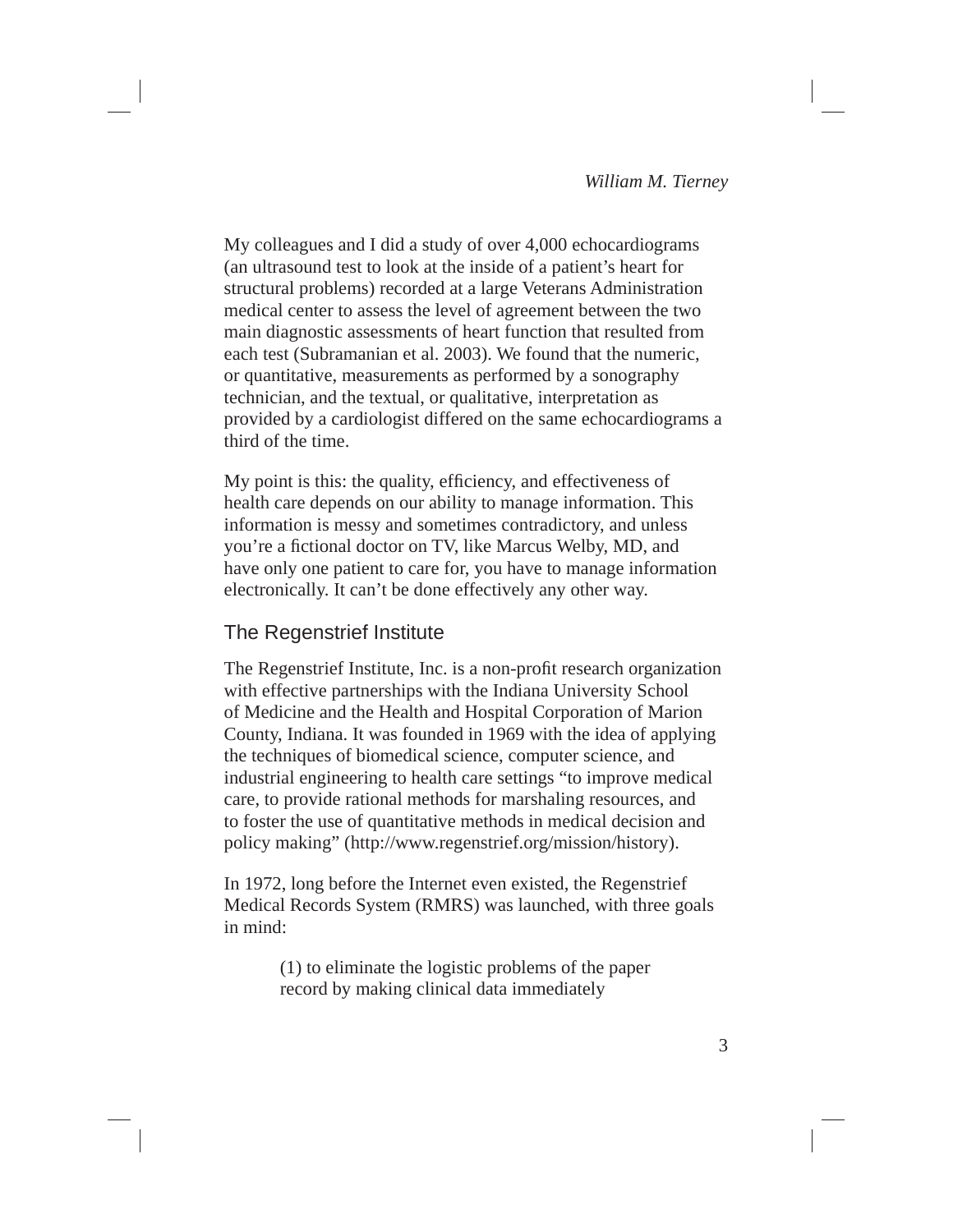available to authorized users wherever they are no more unavailable or undecipherable clinical records; (2) to reduce the work of clinical book keeping required to manage patients—no more missed diagnoses when laboratory evidence shouts its existence, no more forgetting about required preventive care; (3) to make the informational 'gold' in the medical record accessible to clinical, epidemiologic, outcomes and management research. (McDonald et al. 1999, 226)

In 1994, the Regenstrief Institute extended the RMRS to the Indiana Network for Patient Care (INPC), a city-wide clinical informatics network in Indianapolis that has since grown to cover more than 70 hospitals state-wide (Biondich and Grannis 2004; Clement et al. 2005). Throughout its history, the Institute has been the leading center for randomized controlled trials of medical informatics interventions in the country. In this Policy Brief I discuss some of our research, including examples of what we learned works and doesn't work in clinical settings.

### Canopy Computing

The rain forest canopy is a seamless web through which arboreal creatures efficiently move to reach the edible fruits without any attention to the individual trees. Individual health care computer systems are rich with patient data, but rather than a canopy linking all the trees in the forest, the data 'fruit' come from a diverse forest of individual computer 'trees'—laboratory systems, word processing systems, pharmacy systems, and the like. These different sources of patient information are difficult or impossible to reach by individual physicians, especially from their offices. The World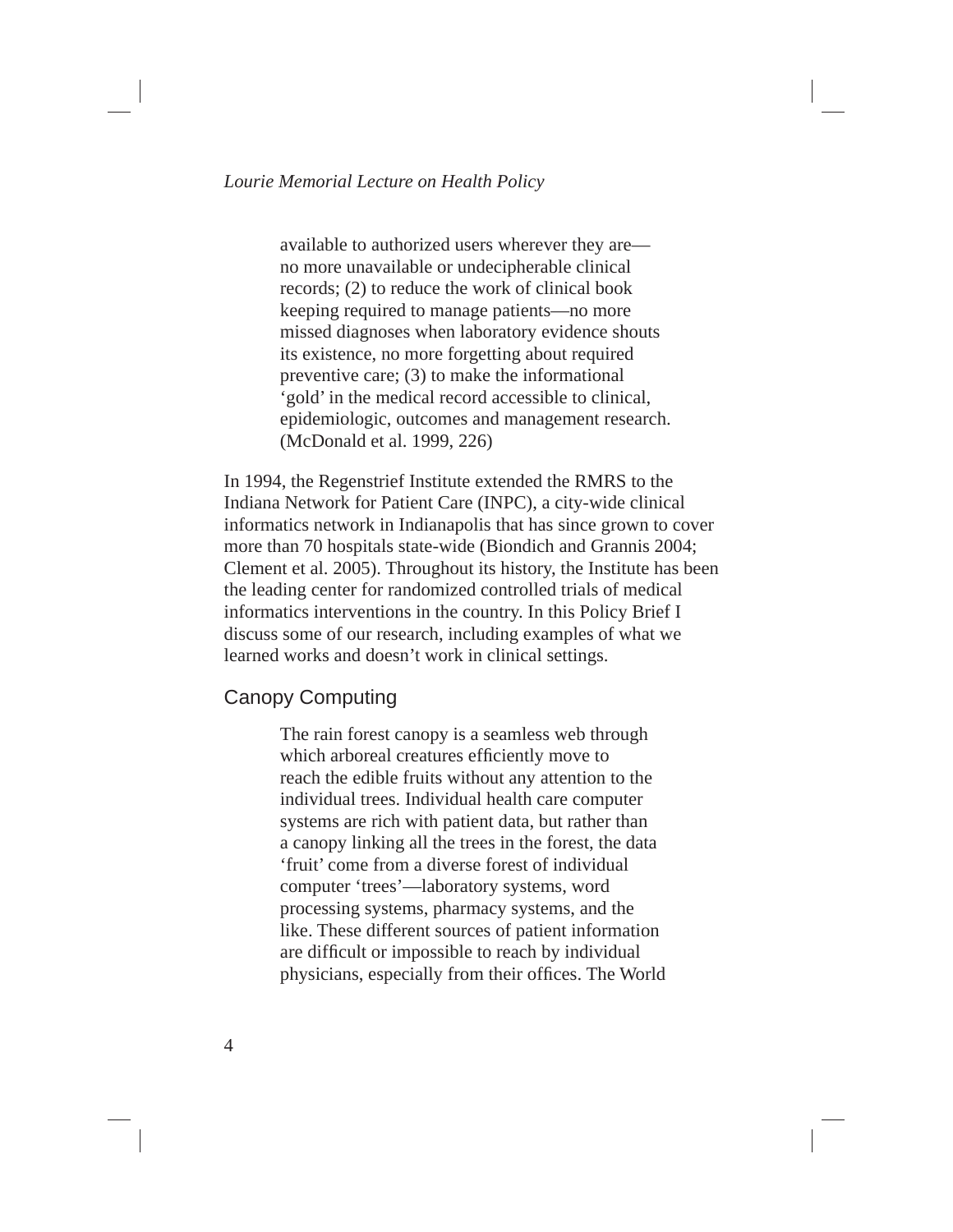Wide Web and other standardization technology provide physicians and their institutions the tools needed for seamless and secure access to their patients' data and to medical information, when and where they need it. (McDonald et al. 1998, 1325)

What we call the *health information canopy* or *canopy computing* is an electronic nervous system through which information flows, connected to everything. I want to help you understand the density and intensity of information in health care, and how clinical data might be used—not only in caring for one patient at a time but also to improve the systems of care, especially the quality effectiveness, efficiency, and outcomes of care.

Ideally, clinicians and their care institutions are connected by this electronic network. If the information I need to manage my patient is out there, I should be able to get what I want without having to be in the facility where that information resides. People practicing medicine in this canopy ought to expect that they can get their hands on the data they need and that it will be available for everyday decision making in practice. But in 2010, Clement McDonald's vivid rainforest metaphor from the 1990s has still not been realized.

### *Ideal vs. Reality*

To illustrate our lack of progress, I'm going to give you two scenarios. First, imagine that a patient presents himself in an optimum health care environment where information is available at the right time, at the right place, to the right people, and can be managed in the right way.

### Scenario 1: The Ideal

An 81-year-old man arrives at the emergency department in an ambulance. He's awake but he's confused. He has sustained a fall.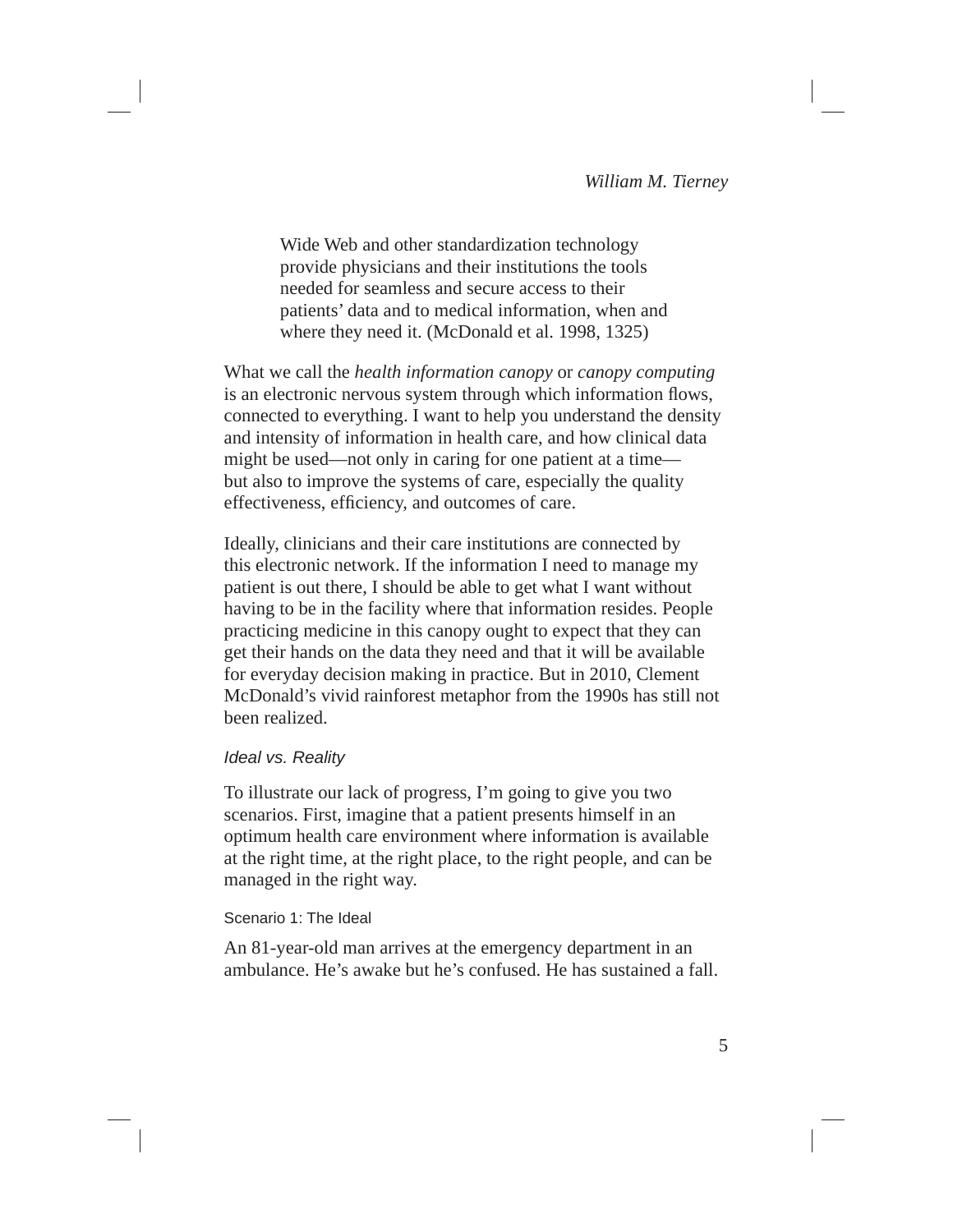He is unable to give a cogent history and nobody accompanied him in the ambulance. This is not uncommon in an emergency department (ED) setting. People just show up and you don't know anything about them. But in this scenario, the physician looks up the medical history in a city-wide information system and finds:

A **neurologist's note** says the patient has a history of multiple system atrophy (MSA), which is a combination of dizziness (his blood pressure drops when he stands up), problems with balance (cerebellar dysfunction), and Parkinsonism. He had a toxic reaction in the past to low-dose Sinemet, a drug that's used to treat Parkinson's disease, which caused severe agitation and hallucinations.

**Primary care notes** in the same record show that the patient had a small increase in his cardiac enzymes during an earlier hospitalization for pneumonia, so his primary care physician put him on aspirin and a platelet inhibitor called clopidogrel, or Plavix. This combination increases the risk of bleeding in the brain with head trauma.

A **social service note** shows that the patient insisted on living alone in his home after his wife died. He has four adult children who live out of state and he's receiving 24-hour live-in support from non-medical personnel.

The record includes a **physical therapy note** that the patient has made great progress in weight and balance training, but he falls unless he uses his walker. Unfortunately, he has mild dementia and impaired memory, so he often forgets to use his walker. Hence the fall.

The city-wide information system shows he's on a **medication** to keep him from losing water, which works kind of the opposite of a diuretic, and is used for people with MSA. But it tends to raise his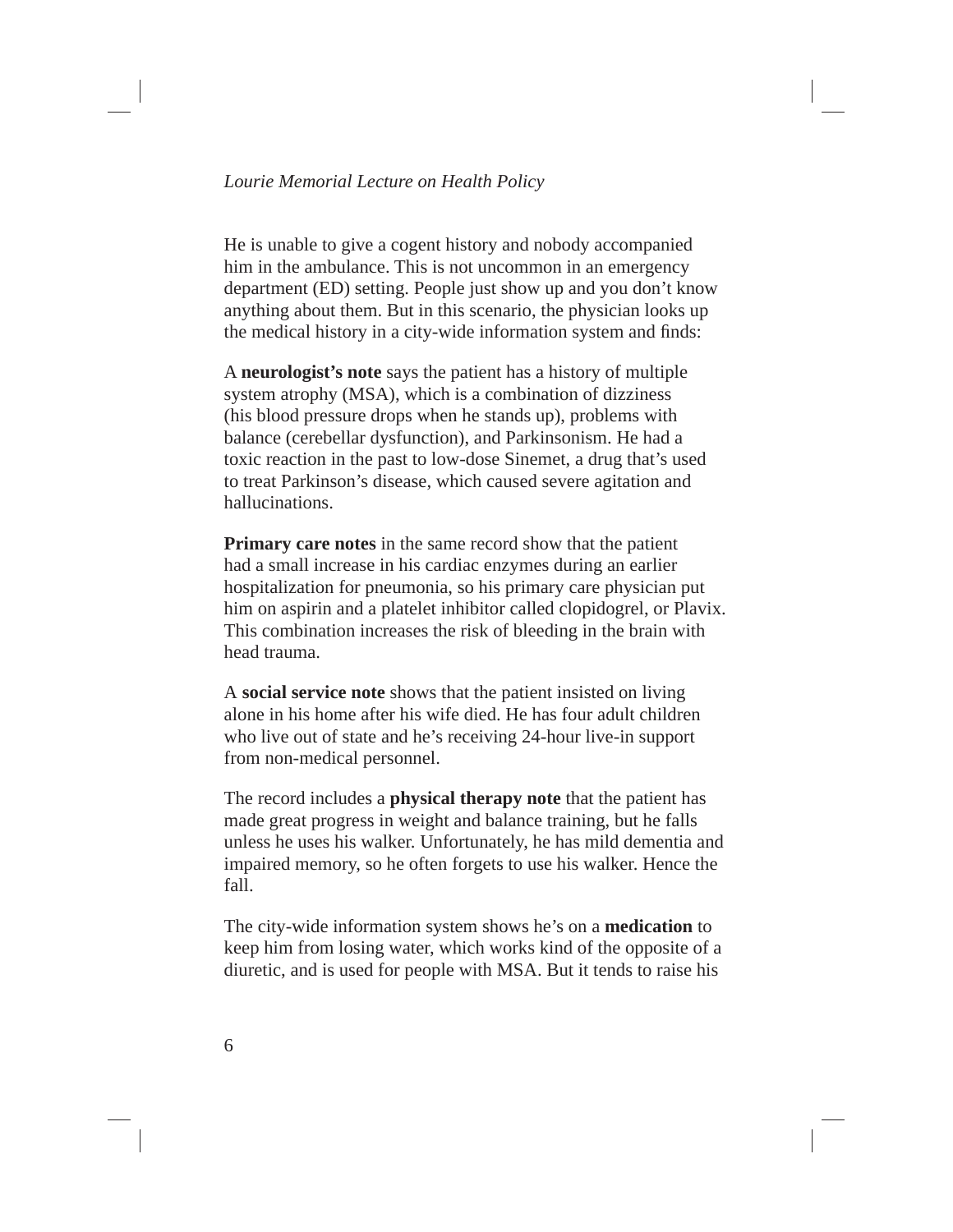blood pressure. He takes esomeprazole (Nexium) for acid reflux, aspirin, a multi-vitamin, and Tylenol for pain.

He has a **living will** that says he doesn't want to have any extraordinary life-prolonging medical treatments.

A physical examination in the ED shows him to have severe dizziness and his blood pressure drops when he stands up. His neurological exam doesn't point to anything in particular, although he's got a Parkinsonian tremor. He has ataxia—he staggers when he walks. He's got an enlarged prostate. He is awake and can talk, but he has a mild expressive aphasia, that is, he has trouble getting the words out.

His laboratory examination is completely normal except for a mild or moderate increase in his creatinine, meaning his kidneys don't function quite right. And a head CT scan shows he had a small bleed between the hemispheres of his brain (intrafalcial hematoma) and he's got severe atrophy of his brain, which happens to people with dementia. The bleed has not compressed parts of the brain so it should not be causing any neurological problems. The neurosurgeon sees the patient in the emergency room and says, "I want to admit him and watch him, just observe him for 24 hours. I don't think that there's anything acute going on, but let's watch him."

The ED physician calls the out-of-state daughter listed as next of kin in the city-wide medical record and informs her of her father's condition and admission to the hospital. The ED physician also collects additional data about the medical history and quality of life, as well as the patient's desire to avoid extraordinary and invasive treatments. He then e-mails the neurologist and primary care physicians to let them know the patient's in the hospital and why, and what's being done.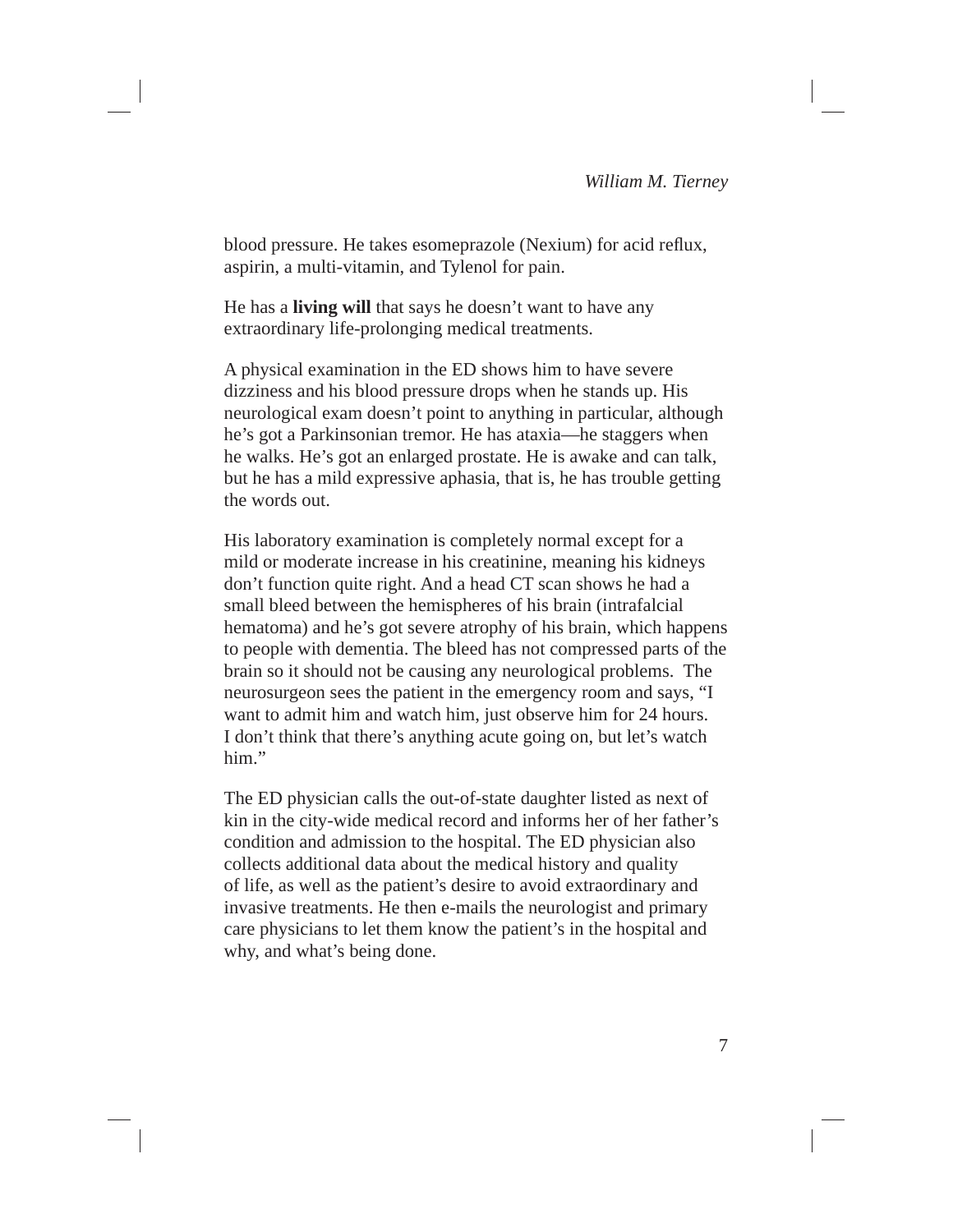### *Lourie Memorial Lecture on Health Policy*

The ED physician calls the hospitalist to inform him that the patient is being admitted to him and discusses the condition and the plans. The hospitalist reviews the data, calls the daughter, confirms the information collected by the ED physician, and discusses plans. The hospitalist writes admitting orders using the Computer Physician Order Entry (CPOE) system, which informs him of the prior adverse reaction to Sinemet. The neurosurgeon follows up the next day, repeats the examination and the CT scan, which are both unchanged, and recommends discharge after 24 hours.

The hospitalist discusses discharge plans with the family, in-home caregivers, physical therapists, and social services or e-mails the plans to them, all of whom he can identify because they're all listed in the same city-wide record, even though they don't all work in the same hospital. The discharge note contains a summary of what happened to the patient, what was done in the hospital, and what the plans were at discharge. Follow-up appointments are made electronically with the neurologist, primary care physician, and physical therapist.

Remember that story because we'll return to it.

# Indiana Network for Patient Care (INPC)

The Indiana Network for Patient Care (INPC) was launched in 1994 with funding from the National Institutes of Health and the National Library of Medicine. Its charter five major hospital systems include 15 different hospital facilities and more than 100 geographically distributed clinics and day surgery facilities in Central Indiana (http://www.regenstrief.org/medinformatics/inpc). Collectively these five systems admit about 170,000 patients, and serve about 400,000 ED visits and 2.7 million clinic visits per year. To date, more than 70 hospitals have joined INPC, which required establishing more than 1400 separate interfaces with these hospitals' information systems. All INPC facilities deliver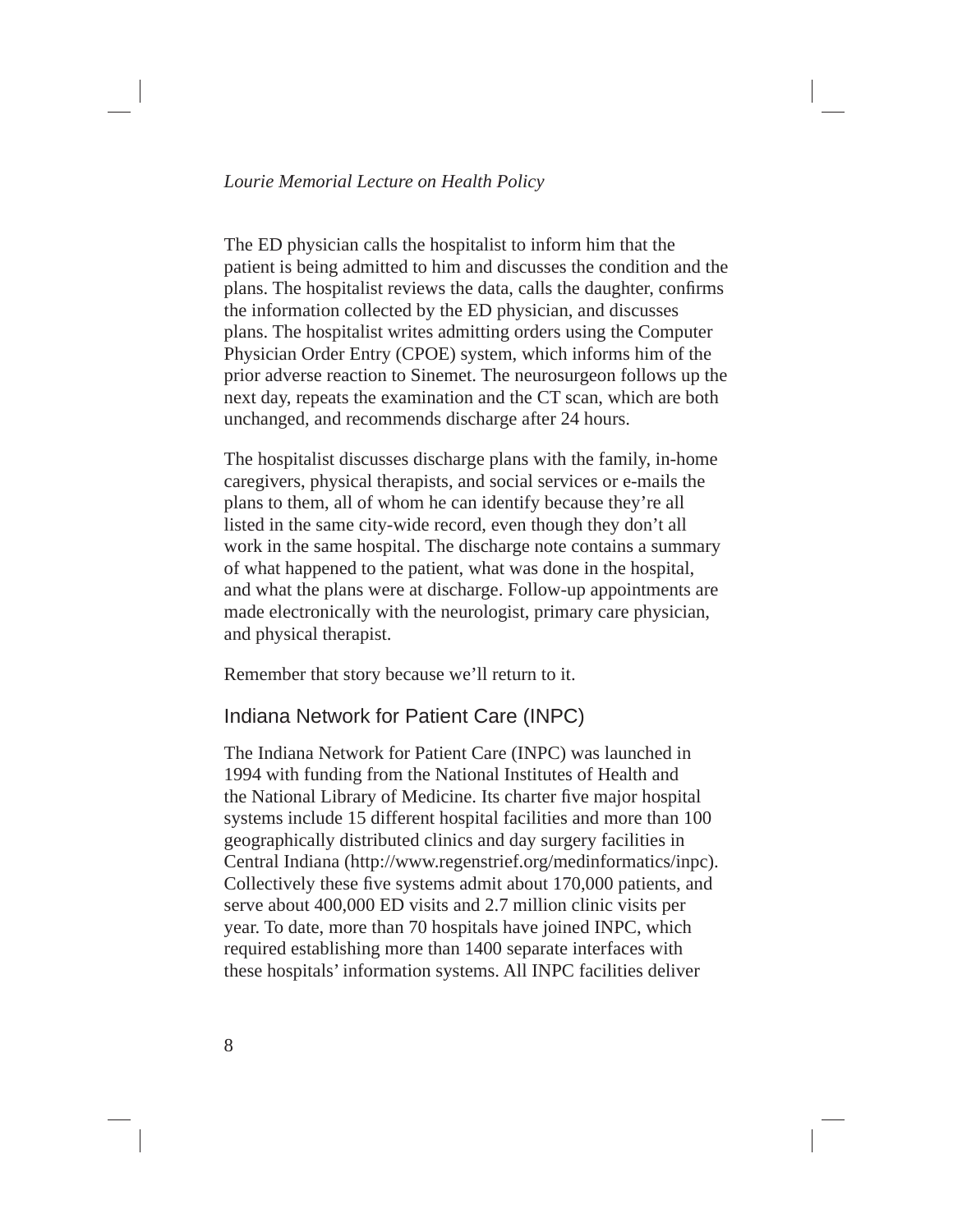registration records, laboratory test reports, and selected other records for hospital admissions and ED visits to a central INPC server. The data are automatically standardized in format and coding as they arrive at the server, and patients with multiple medical records are linked. Each institution's INPC record has the same file structure and shares the same term directory that contains the codes, names (and other attributes) for tests, drugs, coded answers, and so on. There are more than 3 billion 'structured results,' individual items for more than 11 million patients, and this number doubles every four months. When a patient is seen in any of the EDs operated by the member hospitals, and the patient consents, all of the information about that one patient from all INPC facilities can be presented as one virtual medical record.

In 2001-2002, to learn how much patients migrate throughout a community, that is, obtain health care (and generate clinical data) in more than one hospital system, the INPC examined the records of nearly 500,000 patient visits to the EDs of hospitals in the five charter health care systems within the network that provide most of the acute medical care and found that of the patients who had sought ED care in one hospital setting during that period, 60 percent had clinical records in another hospital system (Finnell et al. 2003). Using data from the Centers for Disease Control they extrapolated that "20.6 million ED visits [nationwide] would have clinical information located in another, separate facility" (2003, 237).

Unfortunately, in most of the rest of the country we still don't have a health information canopy. Instead, we have freestanding, unconnected, vertical silos of information. We try to connect the silos by various means, such as a telephone call to ask for a fax of somebody's discharge summary from another hospital.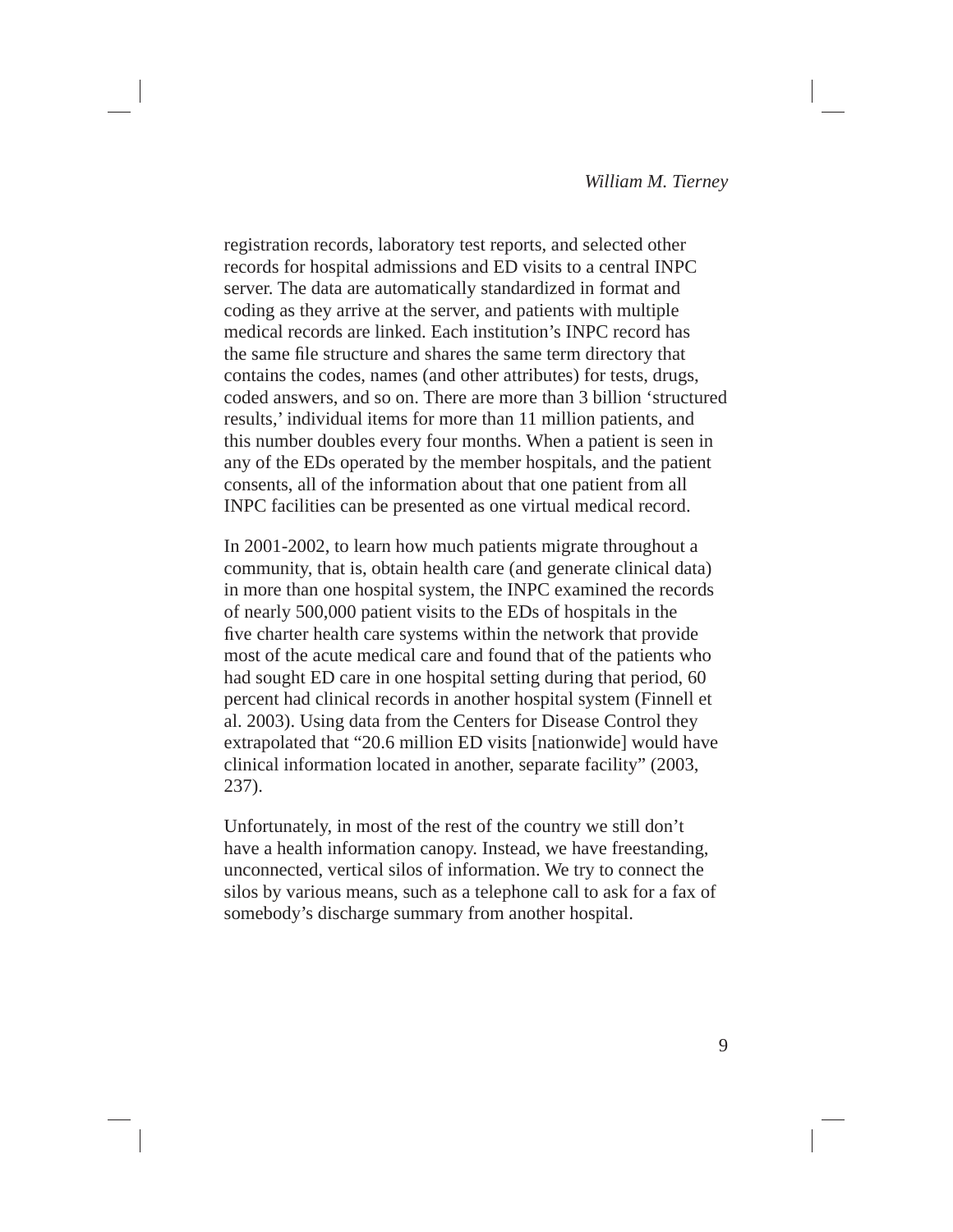### Scenario 2: What Really Happened

Now I'm going to go back through the story I told you earlier, this time telling not the idealized version, as if all the information were available, but how it really happened in a large town in Florida.

An eighty-one year old man arrives in the emergency department. That part doesn't change. The man arrives with no information. He's never been to this hospital before. There are no records available, no known next of kin, nobody to call. A physical examination shows the same thing as before: the patient is dizzy, orthostatic, ataxic, falls and can't speak very well. The diagnostic test results are the same—a bleed in the brain, abnormal renal function, and so on. The neurosurgeon's recommendation is the same; the patient is hospitalized for observation. The hospitalist discusses this information with the ED physician and writes admitting orders on paper, which at some time later are transcribed and acted upon. The patient's in-home caregiver calls the daughter to say that her father has been hospitalized. The daughter calls the hospital and is told by the nurse who represents the hospital, "Your father's in intensive care, his condition is critical, but I can't tell you any more because of HIPAA."

For those who don't know, HIPAA refers to the Health Insurance Portability and Affordability Act, which was enacted by Congress in 1996. HIPAA was supposed to make information more portable and to encourage the structured electronic transmission of health care data. However, the law's complicated privacy rules have turned out to have exactly the opposite effect. Quality of care has been sacrificed on the altar of confidentiality.

And that's what happens in this case. No information is available to the clinician, so the clinician doesn't know, for example, about the patient's previous toxic reaction to Sinemet. The daughter asks to speak to the physicians and the nurse representative says, "You can't talk to the doctors without permission from the patient,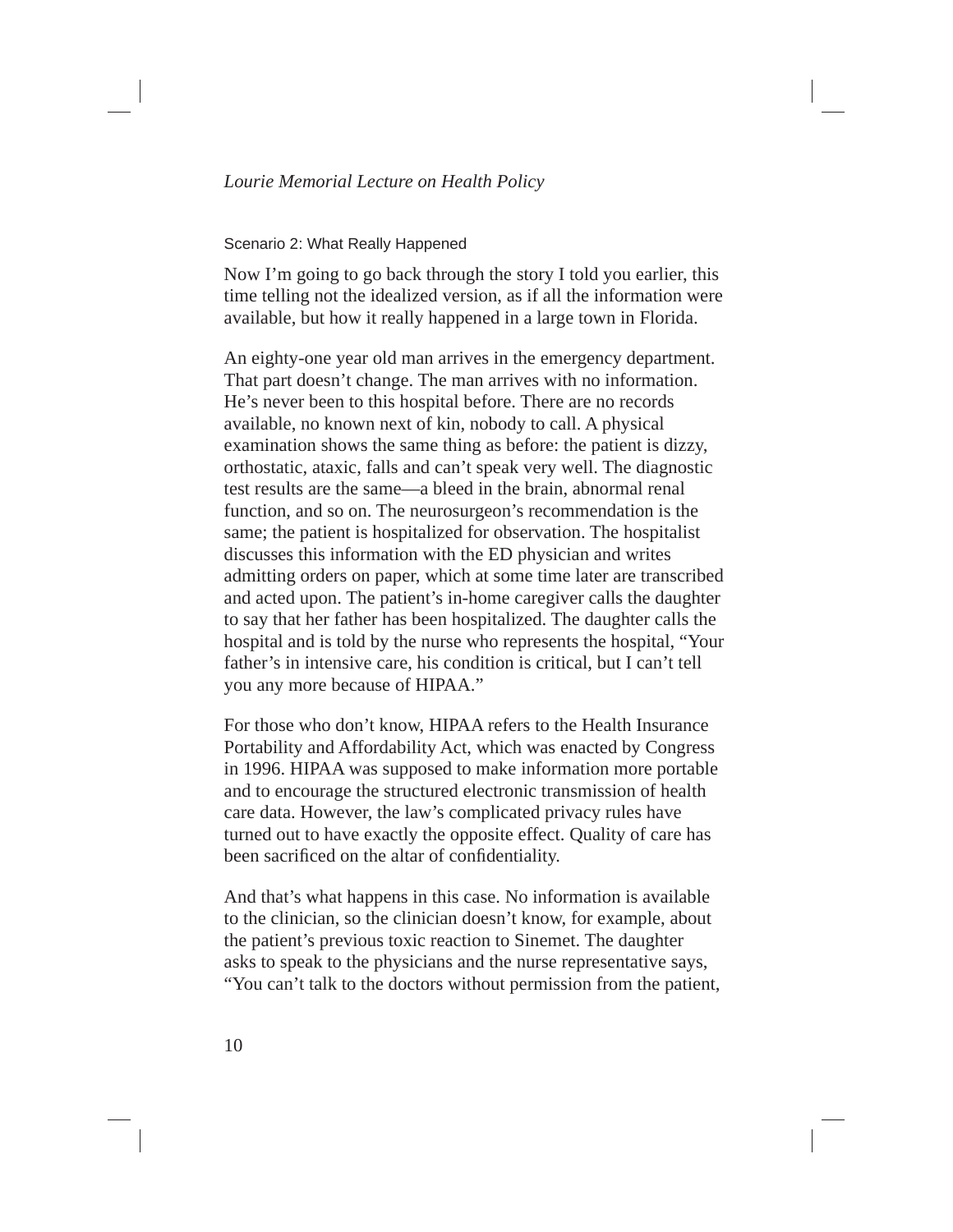and the patient didn't give any written permission." The fact that he can't give permission because he was hospitalized due to cognitive dysfunction doesn't make any difference to the hospital official. So the admitting order includes Sinemet for a Parkinsonian tremor. He becomes very agitated and delirious, for which he is given a sedative. The patient becomes over sedated, then vomits and aspirates—inhaling the vomit into his lungs. The patient has trouble breathing, experiences a prolonged period of hypoxia (low oxygen in his blood), and is put on a ventilator. He lapses into a coma. The next day, the CT scan results haven't changed, and the neurosurgeon repeats his exam and finds the same thing: no evidence that the small intracranial bleed is causing any problems. There are no other focal findings, and the neurosurgeon doesn't know why the patient is in a coma, except that it isn't due to the bleed in his head, so it must be something else—perhaps the prolonged period of hypoxia.

The patient's living will is not available. The patient's oldest son is finally contacted, on advice from the caregiver, and because he didn't know that there was a living will he says, "Do everything." The patient is successfully weaned from ventilation and has the breathing tube pulled out. Unfortunately, the patient vomits and aspirates again and the tube is re-inserted.

The patient's condition doesn't improve, so he is transferred to a nursing home without any accompanying information. The nursing home has no idea why the patient is there, but they think it is because he has pneumonia and Parkinson's disease. No family members are notified by the hospital or the nursing home that the patient has been transferred out of the hospital. There is no communication between the nursing home physicians and the family for a week despite frantic attempts by the family to contact them. The patient has a respiratory arrest at the nursing home, undergoes a full resuscitation effort which is unsuccessful, and dies.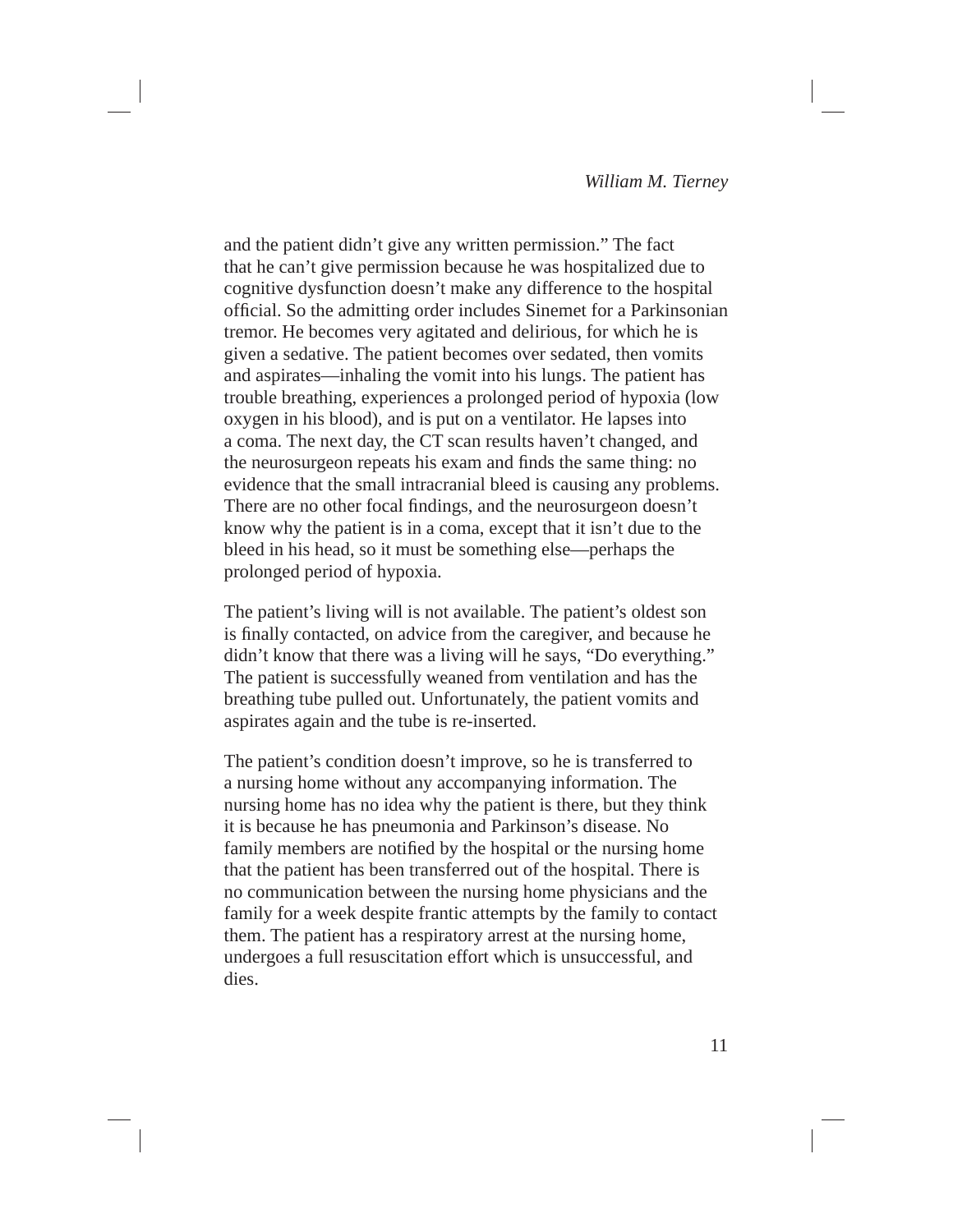The patient in this scenario was my father, and you can say in very real terms that his death was caused by HIPAA and lack of information flow between his health care providers.

# The US Lags in Advanced EHR Capacity Among Developed Countries

The Commonwealth Fund surveyed primary care physicians in eleven highly developed countries and found that among doctors who reported using 'basic' electronic medical records in their practice, the Netherlands, New Zealand, and Norway were at the top (nearly 100% usage), while the United States and Canada ranked at the bottom, with 46% and 37% respectively (Schoen et al. 2009). Among those who reported using 'advanced' electronic information functions (such as electronic medical records, and electronic prescribing and ordering of tests) Australia and New Zealand led, at 91% and 92% respectively, followed by the United Kingdom, Italy, the Netherlands, Sweden, Germany, and eventually the United States at 26%. Norway, France, and Canada were at the bottom.

It isn't because we physicians don't have computers in our offices. Nearly all physician practices in the US use computers, mostly because the insurance companies demand it for billing. But fewer than half of those practices use computers for electronic records to support the delivery of care. The benefits of EHRs are not immediately apparent to many doctors.

Some years ago, I went to a wedding where a friend introduced me to the father of the bride. Striking up a conversation with him, I asked, "What do you do?" He said "I'm a family physician. And I want to tell you I'm really pissed off right now 'cause we are installing this electronic medical record system in my office and it's driving us crazy. We had a really efficient office and now we're trying to put in these computers and it slows me down—I can't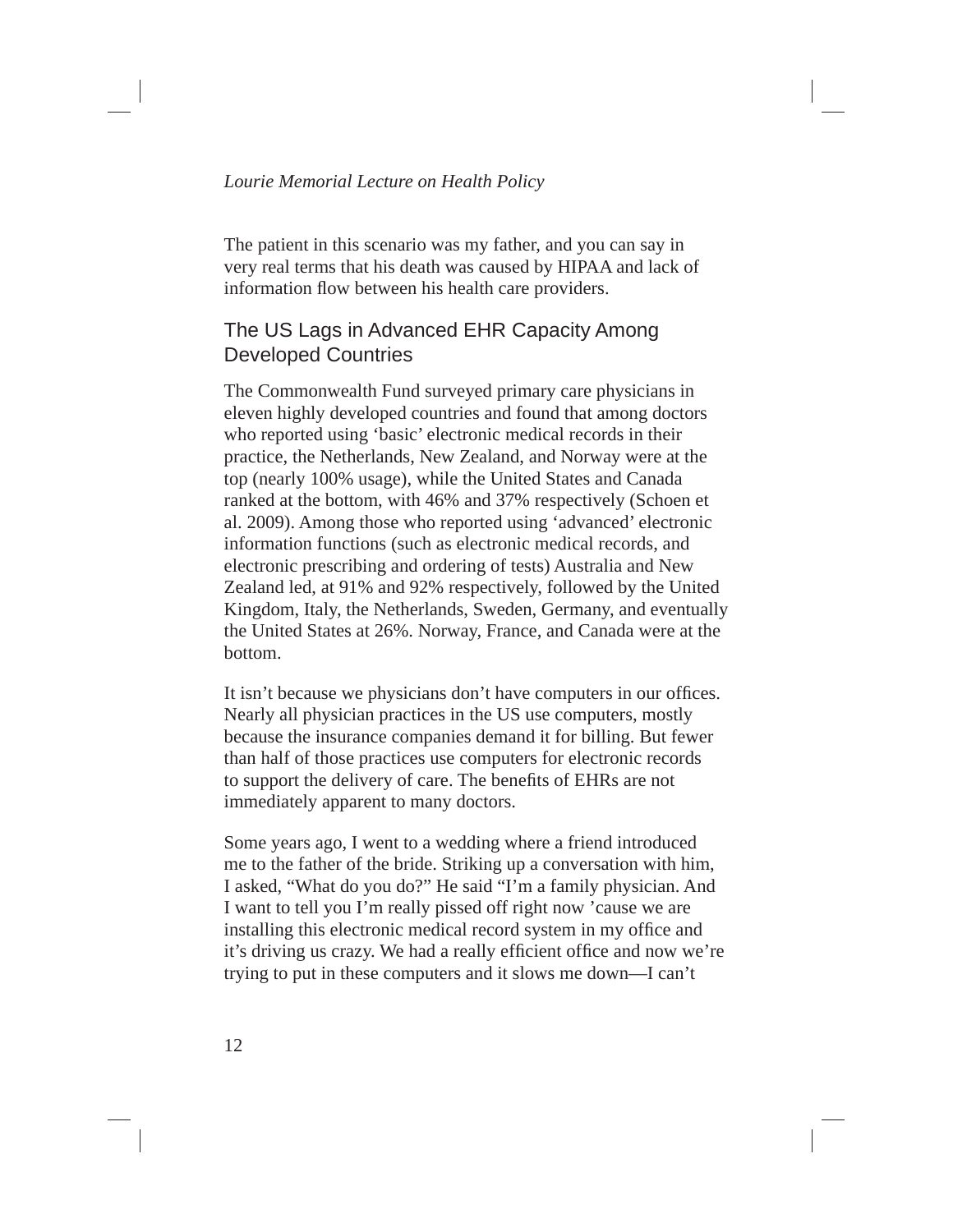do what I want to do, and it's driving me crazy! So—what do you do?" (I'm not making this up....)

I explained what I did, having spent a career creating, installing, and studying EHRs. Then I described the Indiana Health Information Exchange (IHIE) and the INPC. I described my patient who was admitted with an infected elbow. By accessing his city-wide record I found out he had been admitted to five other hospitals in our city in the past 18 months with joints on the left side of his body infected with fecal-oral organisms. This guy was self-mutilating by injecting himself with stool. I would never have known that if his other records weren't available, even in another system.

He replied, "If I knew what happened to my patients outside of my office, then everything I'm going through to implement the new health record system would be worth it—because my biggest frustration is not knowing what's happening to my patients somewhere else."

# Local Health Information Infrastructure

When Clement McDonald foresaw health information networks and canopy computing back in 1988, people didn't 'get it.' People understand this better now because of their experience surfing the Internet. We're moving to a single worldwide computer called the web, one global computer, one global mind. Apple created the model for this with the iPhone. Apple didn't have to do it all themselves. They took the approach that they would create the platform and let somebody else write applications for it. Just having the thing out there and having access to the data means people can then write innovative applications that do something with those data. We've gotten used to expecting this in every context but health care. I can find out everything I want to know about my favorite ballplayer by simply typing his name into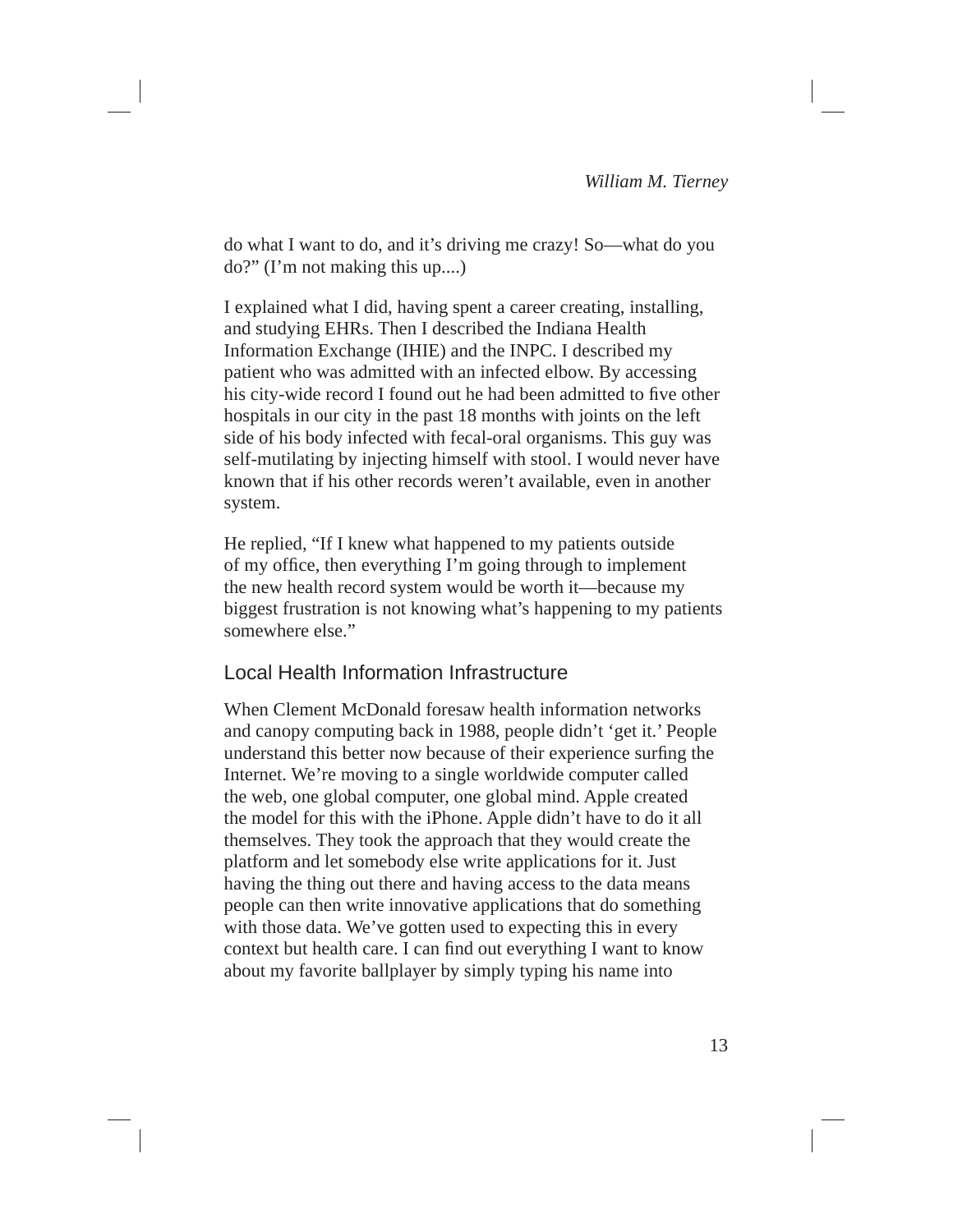Google®. I think we ought to expect the same type of response in health care, too. That's what the canopy should do: provide the information I need for my patient regardless of where it was generated or stored. The future of high quality affordable care depends on such innovation.

What elements are required to build a working local health information infrastructure (LHII)?

**Uniform coding system.** If you have a chest x-ray done in one hospital, providers in other facilities need to know that it's a chest x-ray and what it showed, so you have to have a common code for things. You could use words, but which ones? There are many different ways of labeling things: chest x-ray, chest xray without a dash, or maybe chest radiograph. In 1994 the Regenstrief Institute developed LOINC (Logical Observation Identifiers Names and Codes) as a universal standard for identifying medical laboratory observations (http://loinc.org). It has since been expanded to include more than 58,000 observation terms, and it has been adopted by the federal government as a standard for the electronic exchange of clinical health information.

**Real time data flow.** The data have to flow up and into the system and down to the individual providers. To do that, you have to have a standard message format. Think of the front of an envelope: you can tell by the location and format of the information who the letter is to, who it's from, and when and where it was postmarked. There's a standard coding format called Health Level Seven International, or HL-7 (http://www.hl7.org) that will take a long string of data and turn it into something that's meaningful to a computer. HL7 is the most widely accepted standard format for health information exchange.

**Data repository.** This can be a single database, collecting data from all these hospitals and putting them in one database. Or you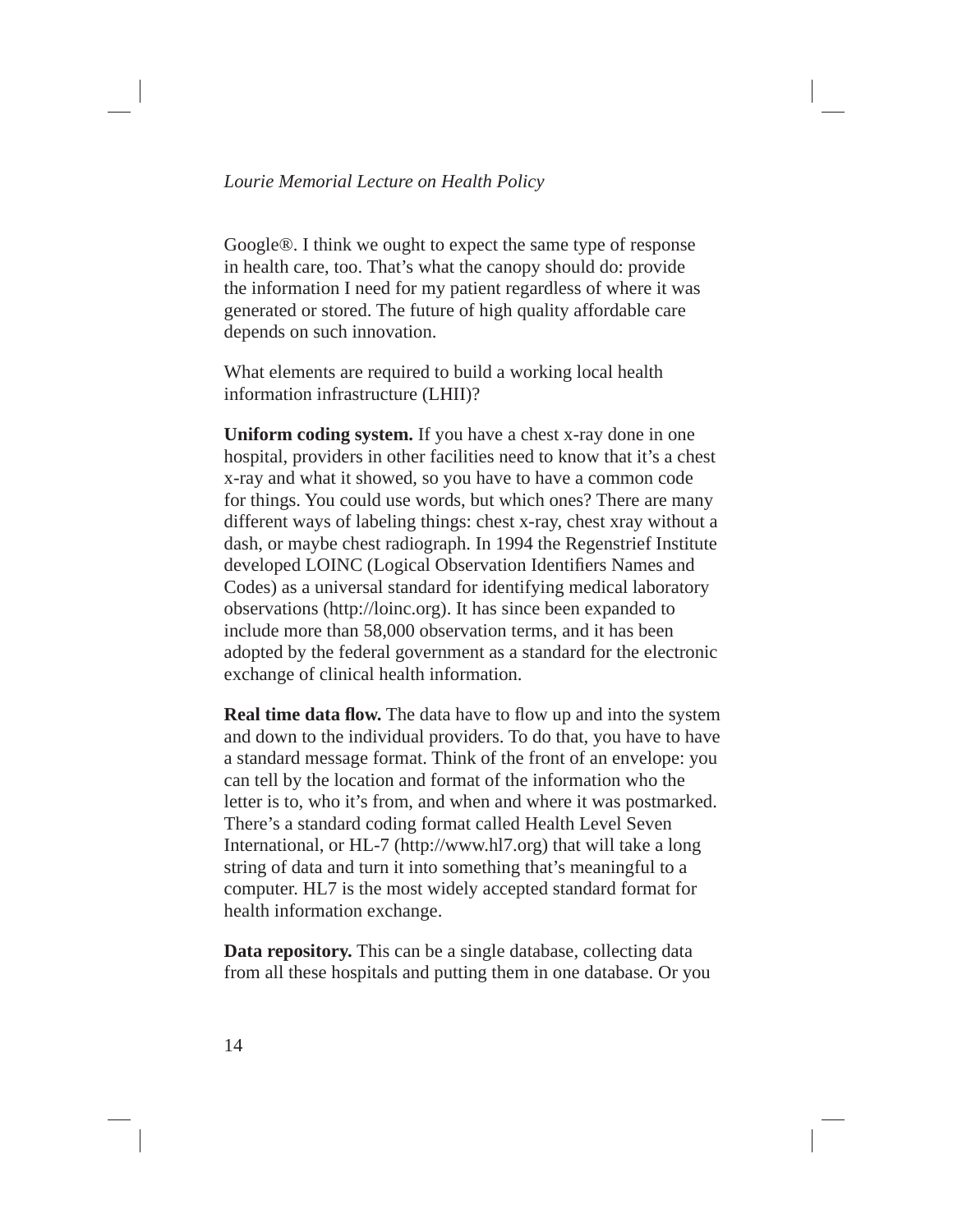can keep them in separate databases where a querying program can access this federation of databases and retrieve individual patient data very rapidly to create what's known as a virtual record, which is how INPC operates. Every hospital has its own database because, while hospitals are willing to share information, they prefer to maintain their own records and dictate the rules under which those records will be shared. Rarely in its 20+ year history have there been breaches of security in INPC and no major occasions when people's data have been used for nefarious purposes.

**Interface engine.** This provides access to the data once they're in the database. You enter the patient's name or identifying number, specify the data you want, and it displays on the screen. The information may come from several different places, but you see it combined on one screen as if it is from a single database. The system has to be usable by both people and other computer programs. My hospital may want to know how well we treat diabetes, so we identify diabetics, look at their blood sugars done by any number of different doctors, and see how effectively they're being managed. All of that can be done by extracting data from the data exchange.

### *Most Data Are Already Electronic*

There's no longer a paper chart in our hospital. Integrated inpatient and outpatient registration and scheduling systems, diagnoses and admission, discharge, transfer (ADT) systems, lab systems, pharmacy systems, radiology systems—being able to view an x-ray anywhere—are all innovations that have come about in the last five to seven years.

When that first became available. I had a young woman admitted to me with chest pain. I looked up her x-ray on my office computer before I went to see her—it hadn't been read by the radiologist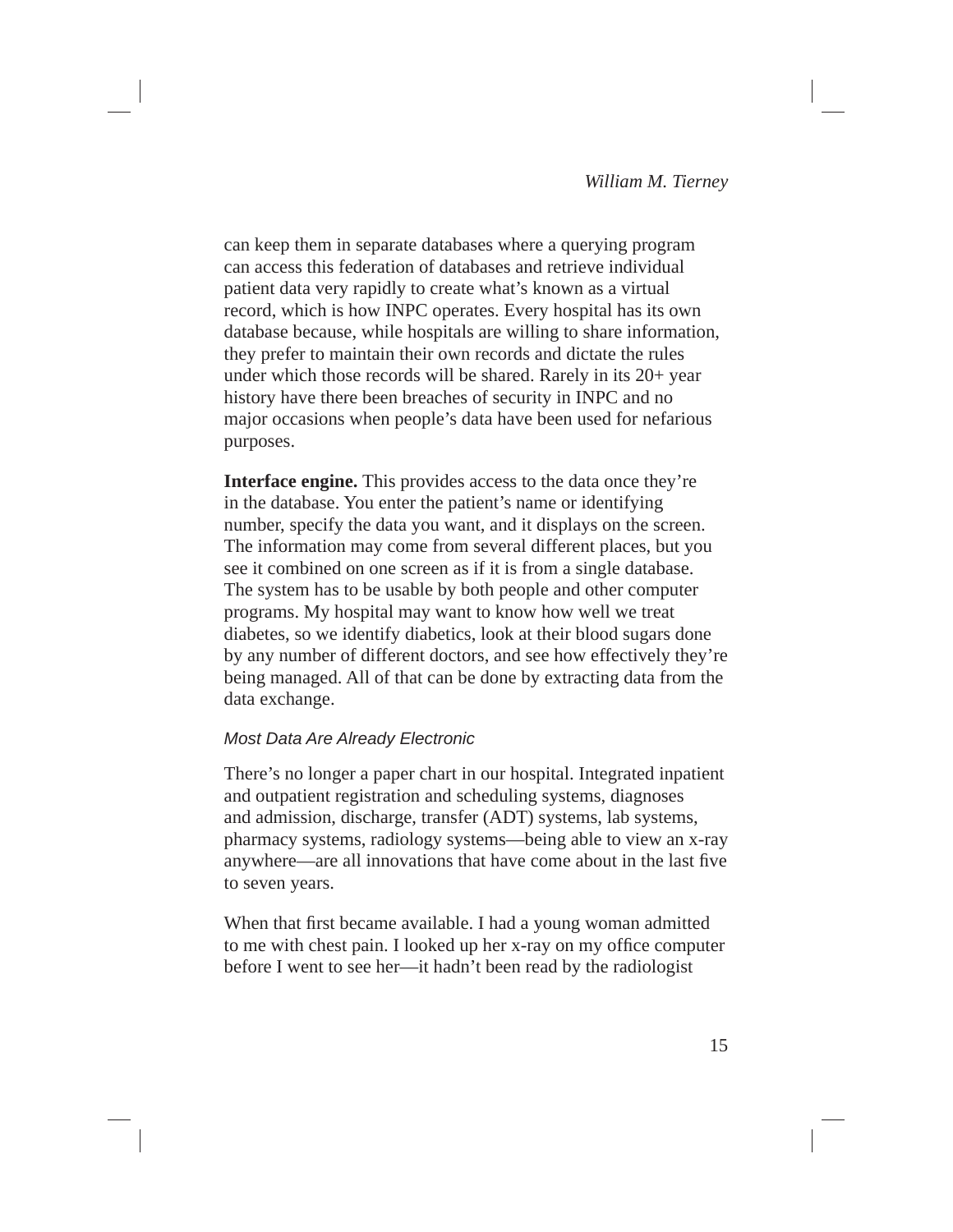yet—and it showed the patient had a small airway that had ruptured, causing a spontaneous pneumothorax, or collapsed lung. I immediately transferred the patient to surgery, a chest tube was inserted, and she left the hospital in a day or two. I could manage her care from a distance within seconds because I knew where this piece of information was, and could access it from a distance without having to run around to find it.

### *Not All Important Data Are Electronic*

But you need to know that there are some important things that we providers do not record.

**Past history,** unless it happened within our network, is not available.

### **Family history.**

**Symptoms.** We might occasionally write them in notes, but don't record them in a way that they can be retrieved by a computer.

**Quality of life assessments,** either formal systems such as the RAND Medical Outcomes Study 36-Item Short Form Survey (SF-36), or what I call the SF-1, the "How you doin'?" question. We don't record that, but I think we're going to have to in the future. Mental health, for example, is way ahead of the rest of medicine because they have standard instruments to assess and record important symptomatic conditions like depression.

**Vital signs,** if they're not done with an electronic cuff, are almost never recorded in a place where they're actually available.

**Telephone communications,** verbal orders, and prescriptions are often simply written on pieces of paper.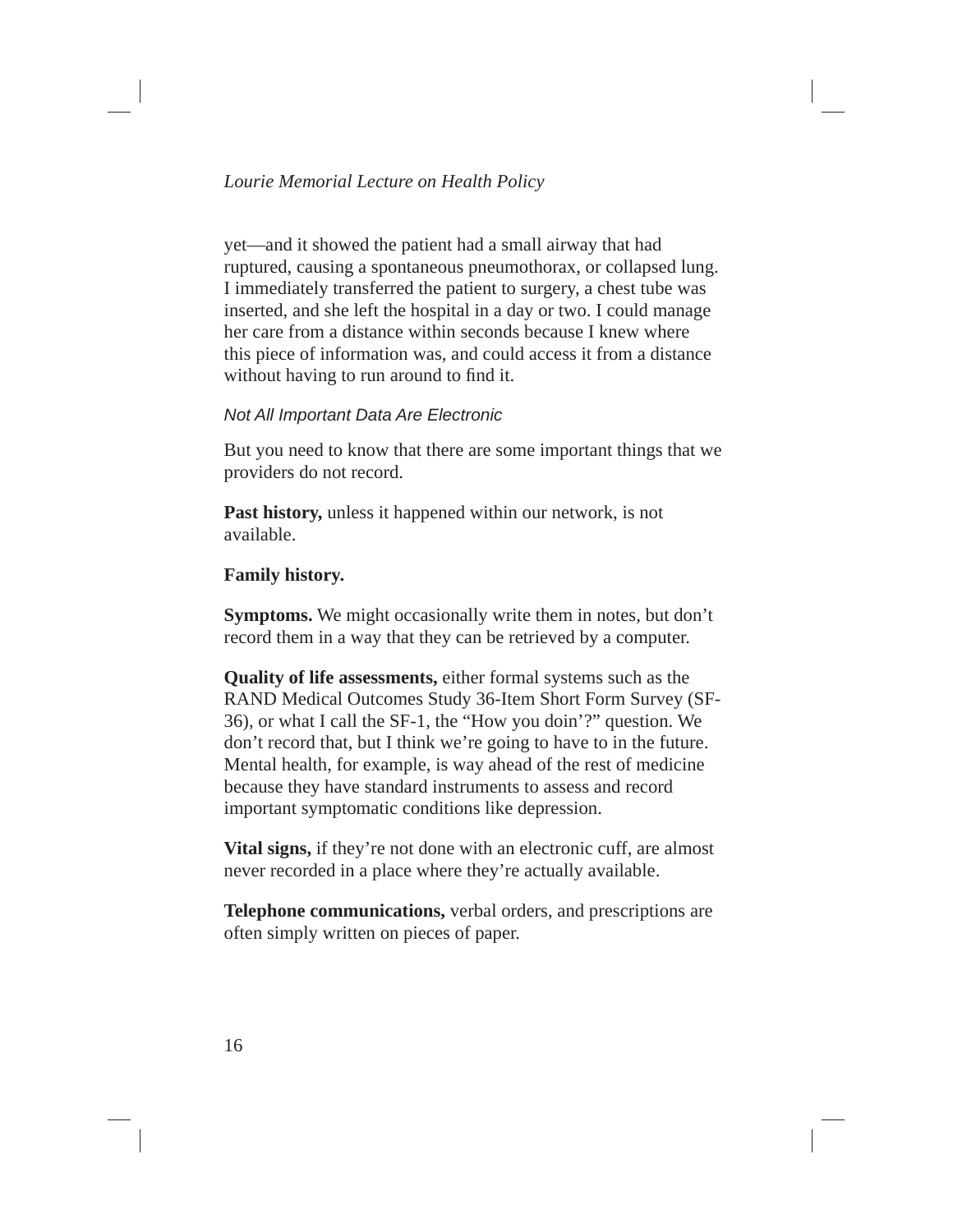**Selected outcomes,** such as responses to medications. You may be able to tell what the patient is taking, but you also want to know how well they've responded to it in the past or what they have taken that they have not responded to, and the patient may not be able to tell you.

**True health care costs.** We know charges really well. We don't know what drugs and tests, etc. really cost patients, providers, and health care facilities. And charges are a myth, they're whatever people are willing to pay...or not. They have little relationship to what we or our insurance companies actually pay for our care.

### *Barriers to Using Current Electronic Data*

**Lack of connectivity for transporting data.** If somebody goes outside of your system, outside of your network, how do you get the data to somebody else? If you're in one of the Veterans Administration's 1,719 medical centers or other health care facilities, they all have the same electronic record system. Kaiser Permanente is somewhat the same way. Not many other places can do that, and it's a problem because that's what we're aiming for with the interoperability that's demanded by the new health care act. Outside facilities may be connected to the Internet, but they don't have efficient and effective ways of transmitting data, and they often use different data models and coding systems.

**Worries about data security and HIPAA.** We've held focus groups in Indianapolis with poor inner-city patients to explore their thoughts about sharing data between their health care providers (doctors and pharmacies and the like), and the most common answer we got was "You don't do that already? Why not?" They think providers ought to be sharing because most patients know they'll get better care if the information follows them when they go to get care in different places.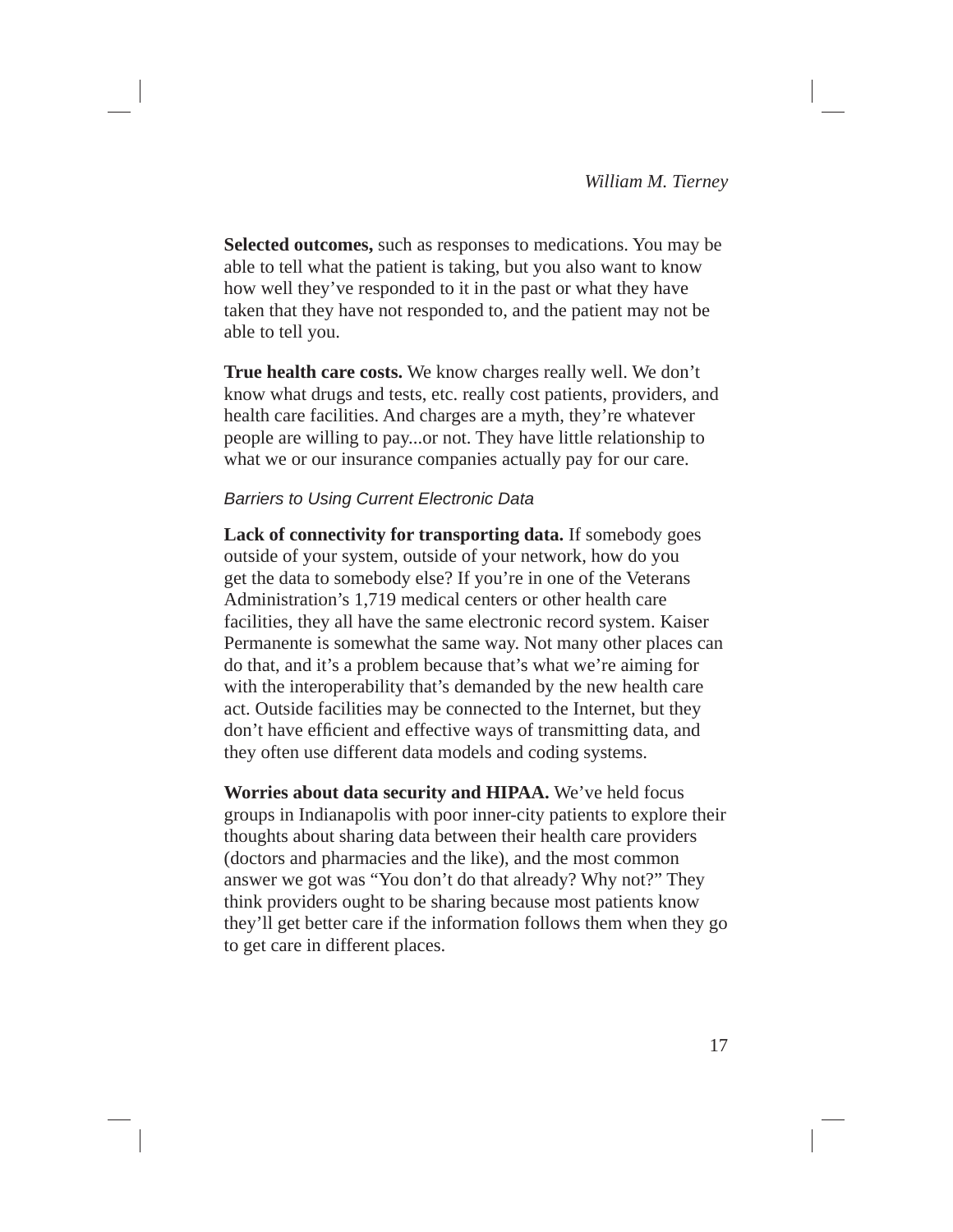### *Lourie Memorial Lecture on Health Policy*

**Competition between providers.** This presents additional barriers. Doctors may say "I don't want to give you data about my patient because you may steal my patient." Controlling the patient's information can control where the patient gets care.

**Inertia.** This is also a problem. Many physicians don't want to do anything new. They're often incredibly busy and comfortable with the status quo, and change takes time. That's the most expensive thing in changing health care systems—not technology, not personnel, but the time it takes to re-engineer and redevelop systems of care.

### **The general disconnect between cost and savings.** Many physicians think, "If I put an electronic medical record system in my office practice, it saves money for the insurance company and for the patient and for the employer, but it doesn't save me any money, so why should I pay for it?"

### *Overcoming Those Barriers*

Today, computers and e-literacy are pervasive. Nearly everybody uses a computer and understands what computers are capable of doing, so we've got at least the trunks of the canopy. During a recent study of a system for capturing adverse drug events that we conducted in rural research networks in Connecticut, Texas, and Oregon, as well as urban practices in Los Angeles, we developed a completely separate system that required only standalone computers without using the Internet (Hickner et al. 2010). We even included another system that was on paper, but the standalone computer and paper versions were rarely used because everyone had access to the Internet in their offices.

In his 2004 State of the Union address, President George W. Bush announced creation of the Office of the National Coordinator for Health and Information Technology (ONCHIT) and committed the United States to going to electronic health records in the next 10 to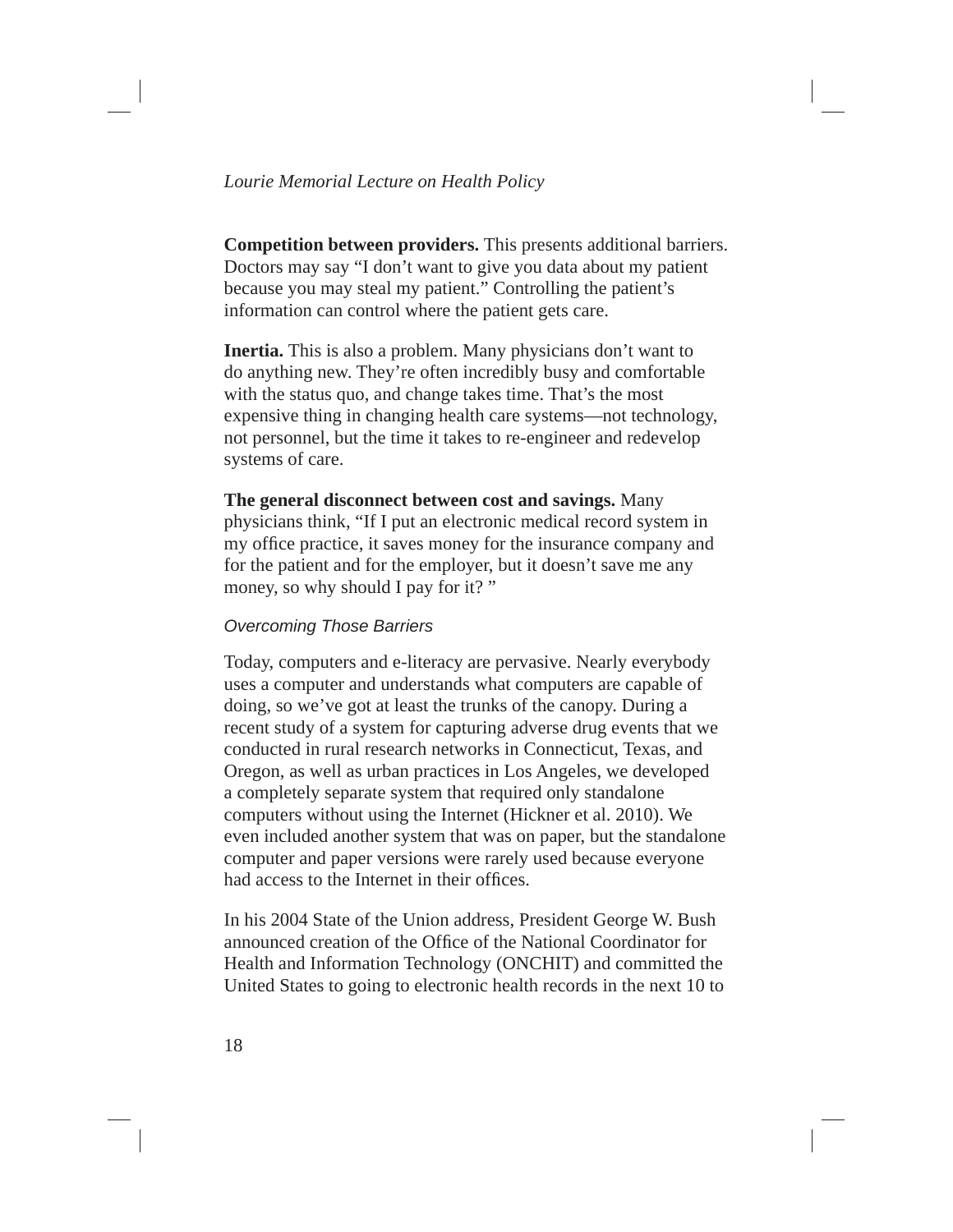15 years. In 2009 the Health Information Technology for Economic and Clinical Health (HITECH) Act was enacted as part of the American Recovery and Reinvestment Act (Pub. L. 111-5, Subtitle A, Section 4104(a)). It promotes the adoption and "meaningful use" of health information technology in the US. It provides payment incentives to physicians who implement an EHR system under either Medicare or Medicaid between 2011 and 2016. Today, if you can show that you're capturing data in your practice or your hospital and you have the ability to share it with other people, and if you're using inter-operable standards of messaging and coding, then you're going to get \$40,000 per physician. So now we've begun aligning costs and benefits.

By 2013, you have to show that you can do advanced care and decision supports with your system. And by 2015, you have to start showing you've improved outcomes, and you're going to get penalized, meaning getting lower payments from Medicare, if you don't use electronic medical records in a "meaningful" way.

We are beginning to see very creative uses of health information technology to solve some sticky problems in US health care. For example, some hospitals that can't afford 24/7 physician coverage in their ICUs rely on clinicians in India to monitor patients in their Electronic Intensive Care Units (EICUs) late at night, looking at the data and acting on it when needed. While some doctors may view this technology as a threat to the traditional doctor-patient relationship, it may be better than having nobody watching and capable of intervening. Besides, as Howard Bleich, one of the other pioneers of medical informatics, noted in 1985, "Any doctor who can be replaced by a computer deserves to be."

### Computer-based Physician Order Entry

One of the innovations required by the HITECH Act is Computerbased Physician Order Entry (CPOE). The Institute of Medicine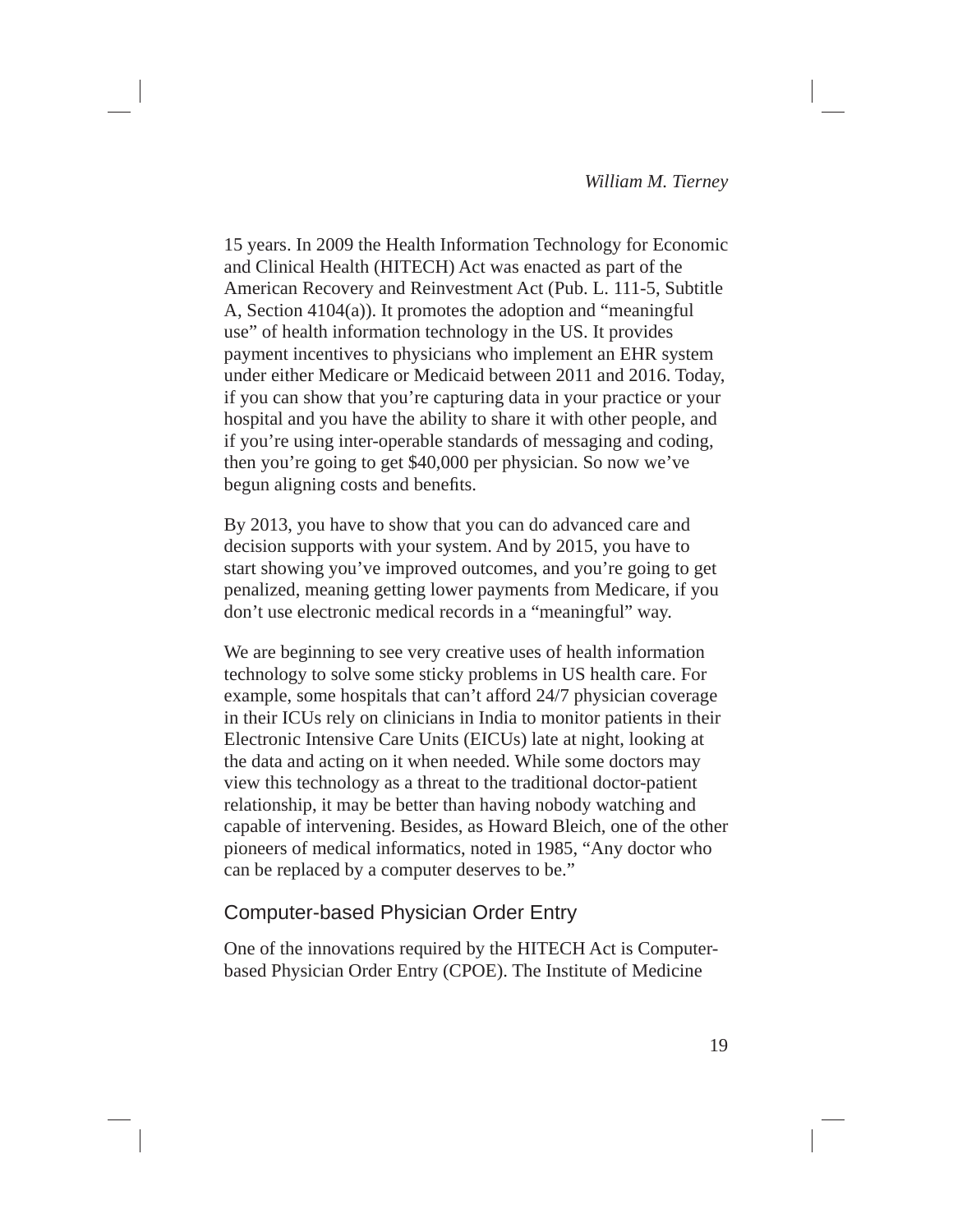(2006) recommends CPOE be used universally to write orders to avoid adverse drug events (ADEs). The National Quality Forum (NQF) lists CPOE as one of its safe practices (NQF 2008). And CPOE is one of the benchmarks that the Leapfrog Group (2000) recommends for universal adoption by hospitals to reduce serious medication errors and thereby promote patient safety.

This ought to help us improve both the quality and the safety of health care, and lower its costs. How might it help?

**Providing alerts** about drug interactions, drug diagnosis interactions, warnings, and duplicate therapy—identifying instances where a patient's already received this drug from somebody else.

**Transmitting data electronically,** and quickly, to the right people.

**Providing basic clinical decision support,** such as limiting tests to ones that actually exist in the institution you're working in or ordering only those drugs that you actually have in your formulary or which the patient's insurance allows without special approvals.

**Aiding in dosing of drugs** based on the patient's weight and kidney function. Some of us have trouble doing those calculations in our heads. This can also prevent doctors from ordering a drug in a toxic range; you can't order something that's ten times the dose, or something in milligrams when should be in micrograms, like thyroid medication.

**Checking on allergies.** If someone came into the ED ten years ago with an allergy to a medication, that information ought to be in the system forever so when that person comes into any system connected to that ED that information should be displayed to a doctor trying to order that medication.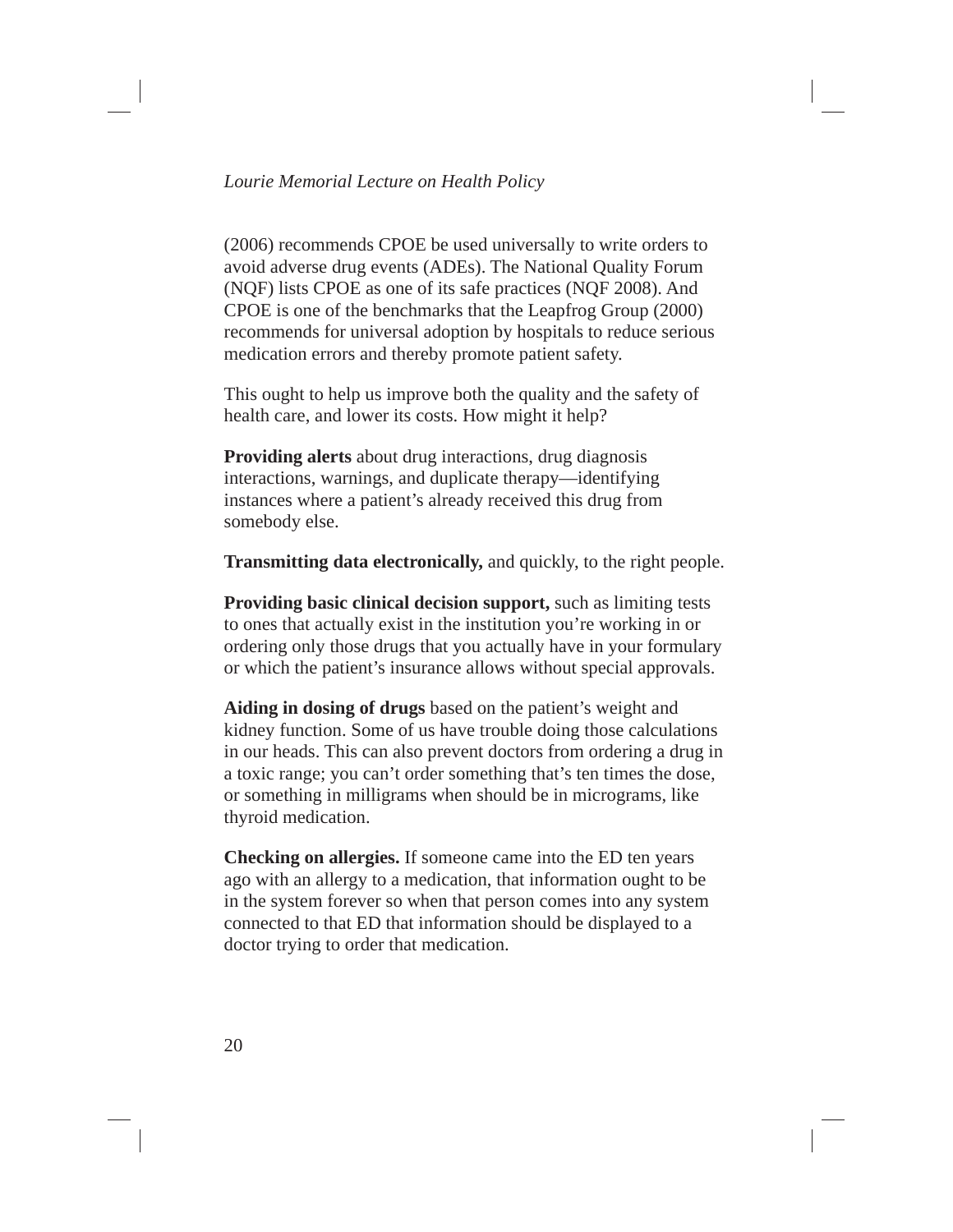Then there are advanced levels of support that you can build into CPOE systems, such as:

**Identifying patients who are at a higher risk** for a condition, such as heart disease, who can be targeted for specific interventions, such as behavior modification programs.

**Suggesting 'corollary orders'** such as a follow-up test to a change in medication.

**Pointing out appropriate preventive care actions** that are not being followed.

**Encouraging adherence to evidence-based practice guidelines,**  such as tighter than usual blood pressure control in patients with diabetes .

# Does CPOE Work?

Interestingly, there's only been one randomized controlled trial of the use of CPOE in hospitals (Tierney et al. 1993). It's the only one that exists for two reasons. First, such studies are hard to do because one has to set up two parallel systems for writing and managing orders without endangering patient safety. Second, given the recommendations of the IOM, NQF, Leapfrog group, and most recently the Office of the National Coordinator for Health Information Technology (ONCHIT 2010), CPOE is now the default expectation and required as part of the minimal use criteria. So there's not going to be another controlled trial of CPOE use, which is too bad because I think a lot can be learned by what happens when you put these systems in place. In our CPOE study, some of the residents, faculty, and medical student teams in our hospital used paper orders and some used a home-grown CPOE system called The Medical Gopher (McDonald and Tierney 1986a) to write orders for more than 5,000 hospital patients over a twoyear period. All tasks in this system were menu driven. Menus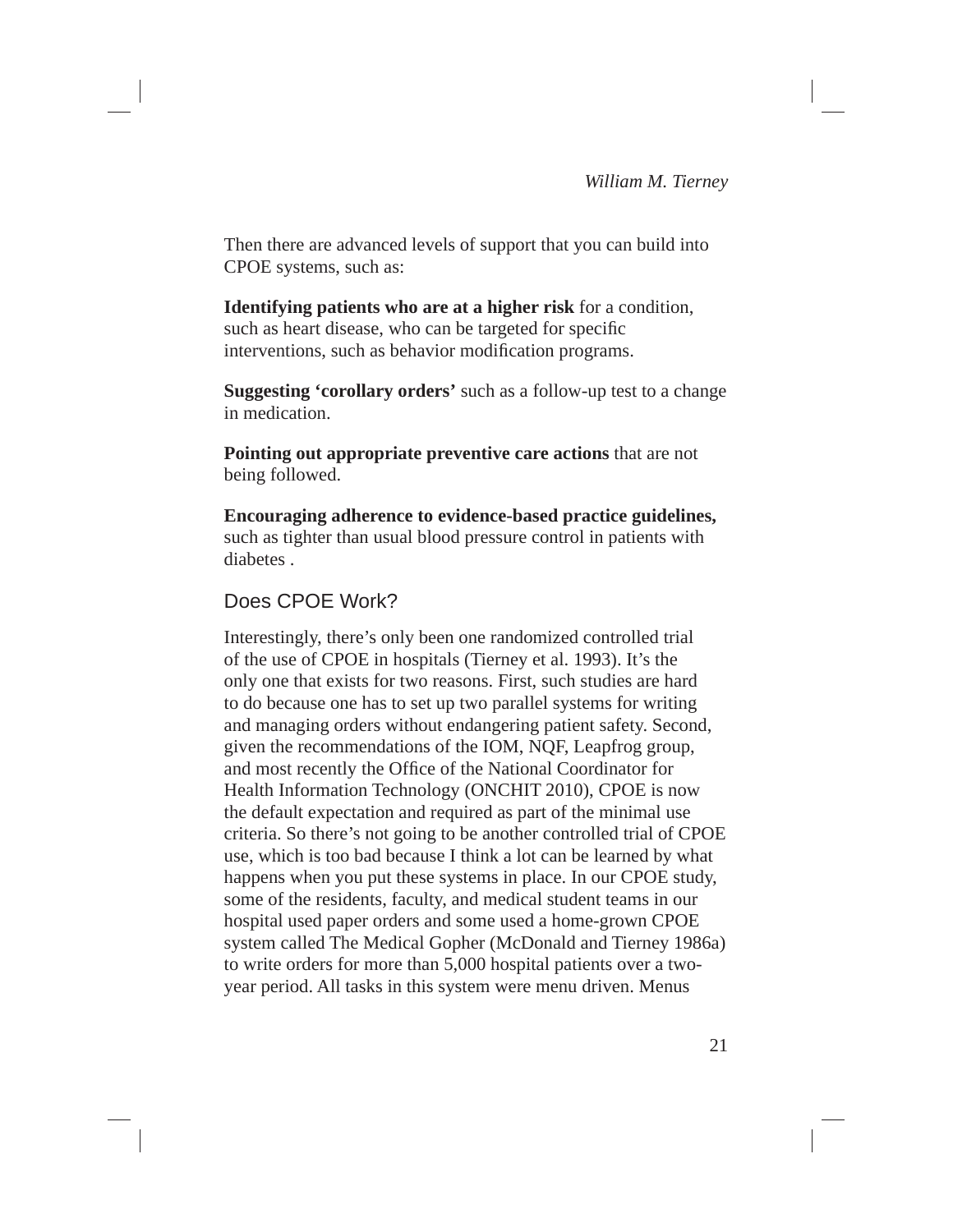were problem and task-specific, so if a patient had heart failure a majority of the drugs, tests, and nursing orders were specific to heart failure. Eighty-five percent of the orders were selected from menus, attesting to the quality of the menus.

Half of the orders were written away from the patient's ward. In cases where you don't have CPOE, if you want to write an order on a patient who's on a different floor, you either have to physically go there, spend precious time trying to locate the chart, and write the order down, or you have to telephone the ward nurse and give a verbal order which you hope will be written down and carried out correctly, all of which increases the chance of errors. However, with CPOE you could write orders anywhere in the hospital, even outside of the hospital, for somebody inside the hospital. The orders were then automatically sent not only to the ward, but to other places such as the pharmacy and the lab. The orders were legible, contained dates and times they were written, and were signed electronically. Physicians could search a patient's electronic record, including numeric and coded data along with text reports, while writing an order.

The system displayed and printed EKGs and their interpretations. It linked to our inquiry program to get data from prior tests, treatments, dictated reports, and so on from outside practices and institutions, when available. This was the beginning of the Indiana Network for Patient Care back in the late 1980s. Users also had access to patients' advance directives, the American Hospital Formulary Service (ASHP) manual, selected electronic medical journals, and to the National Library of Medicine's PubMed.

We found that during this two-year period there was a 13%, or \$900 per admission, reduction in charges among CPOE users. Length of stay dropped by almost a full day. There was a twelvefold reduction in the time (from 6 hours to 30 minutes) it took for a patient to receive the first treatment after being admitted to the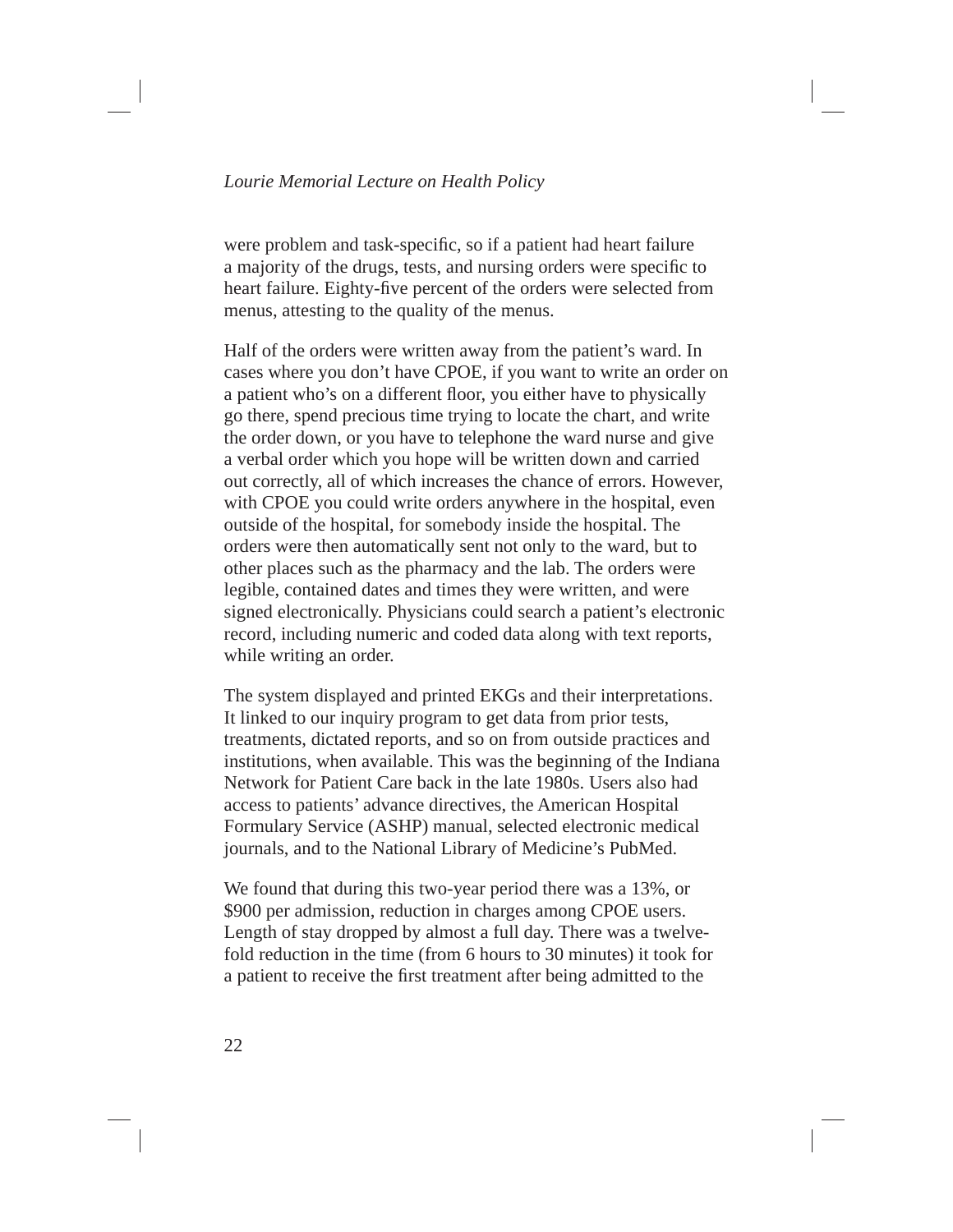hospital, and the number of drug-related incident reports were a third lower among CPOE users. We also performed a time-motion study where observers followed interns on admitting days when they were really busy. We found that it took the interns an extra half-hour a day to write orders by computer, about five minutes per patient per day. But it also decreased by five minutes to six minutes per day the time they spent looking for information. After we finished the study in 1991, the system was mandated hospital-wide and has been in continuous use ever since to write all inpatient and outpatient orders in the largest public hospital system in the country.

### *Reminders for Preventive Care*

We performed another study looking at reminders to physicians from interactive medical records, which showed that if you reminded physicians to do appropriate preventive care—occult blood testing, mammograms, prescribing weight reduction diets, administering vaccines—they did them almost twice as often (McDonald et al. 1984). As Francis Bacon said, "Men more frequently need to be reminded than informed." The biggest increases in adherence were to physician-authored guidelines for preventive care.

### *Monitoring for Adverse Events*

There was a study of corollary or follow-up orders to monitor initial test results or treatments (Overhage et al. 1997), which I mentioned before. You order a drug; it's got to be followed up with a test. For example, an increase in the dose of heparin (a blood thinning medicine given intravenously) should be followed by a test to measure blood clotting time. What if the system gave you the option to order that test automatically when the drug was ordered? We found that with reminders about corollary orders doubled the ordering of the appropriate drug-monitoring tests. The system made it easy for physicians, in that they didn't have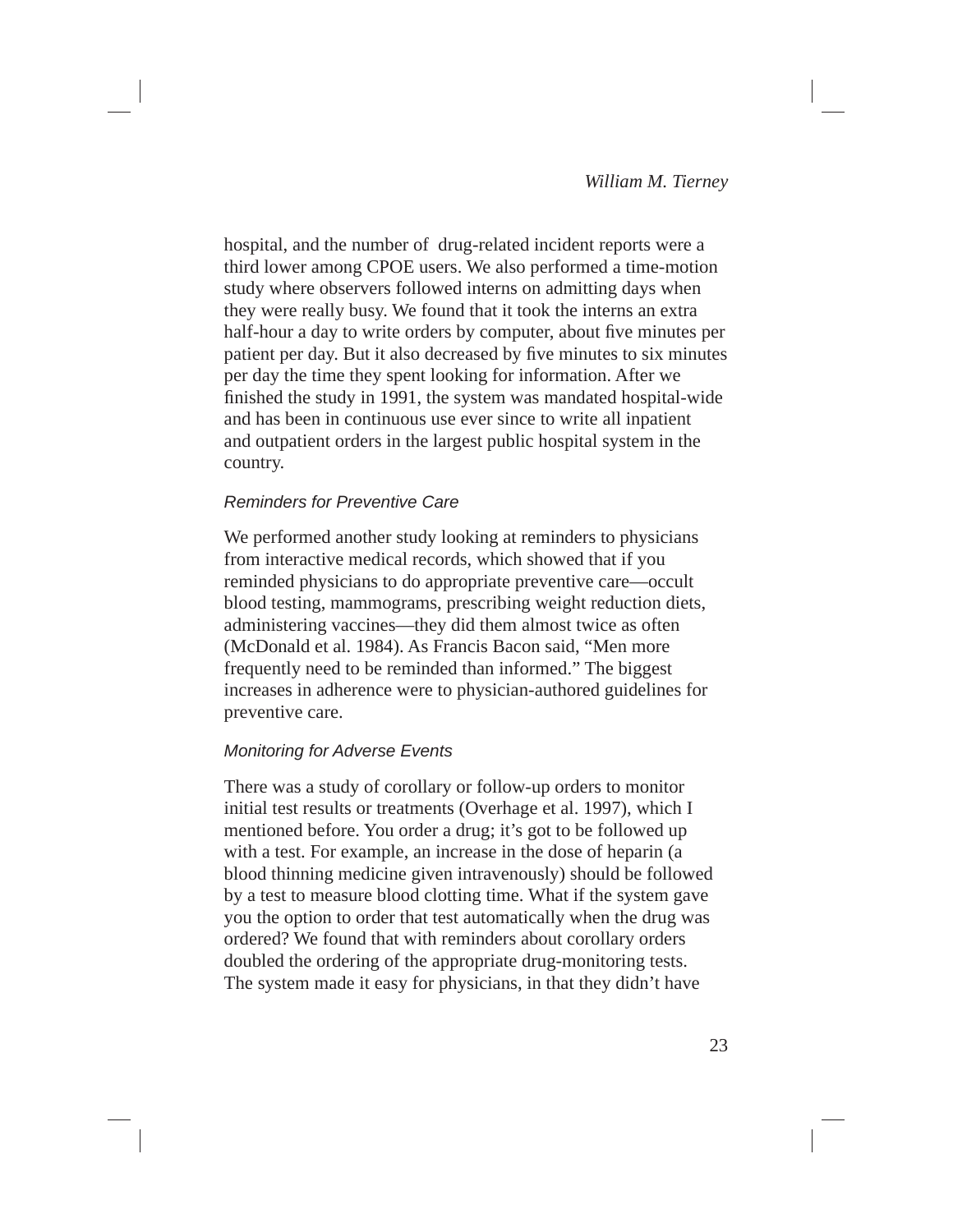to worry about remembering to order the follow-up tests later. It is important to note that when this intervention, like others before it, proved successful, it was broadly implemented as 'usual care' throughout our inner-city health care organization.

### *Evidence-Based Suggestions for Care*

Not all studies proved successful, however. In a study involving about 700 patients with chronic obstructive pulmonary disease and asthma in our outpatient practice, we provided care suggestions based on local evidence-based practice guidelines (Tierney et al. 2005). For example, if a patient with asthma that was more than mild wasn't on an inhaled corticosteroid, the doctors got a reminder in the middle of their outpatient CPOE ordering session. At the same time, the system would write an order for a beclomethasone oral inhaler; if you hit the return button, the order was processed, but if you hit any other button, it was not. We did this for a comprehensive set of guidelines for asthma and COPD.

The suggestions failed miserably. They had no effect on physician adherence to the guidelines, patient adherence to the target medications, exacerbation of the disease, costs, quality of life, or satisfaction with care. Why? Well, physicians felt guidelines were good for some things: they were a convenient source of information and a good educational tool. However, they also felt that the guidelines were too rigid to apply to an individual patient of theirs. They were concerned that they were enforcing 'cookbook' medicine; that is, with the computer telling them what to do, they no longer had the autonomy that they wanted. They also worried that the suggestions were simply a means to decrease costs, rather than being about increasing quality of care. Interestingly, these were the same physicians and practices where computer reminders increased preventive care. Apparently, physicians don't mind decision aids for preventive care, but they do mind when they suggest treatments.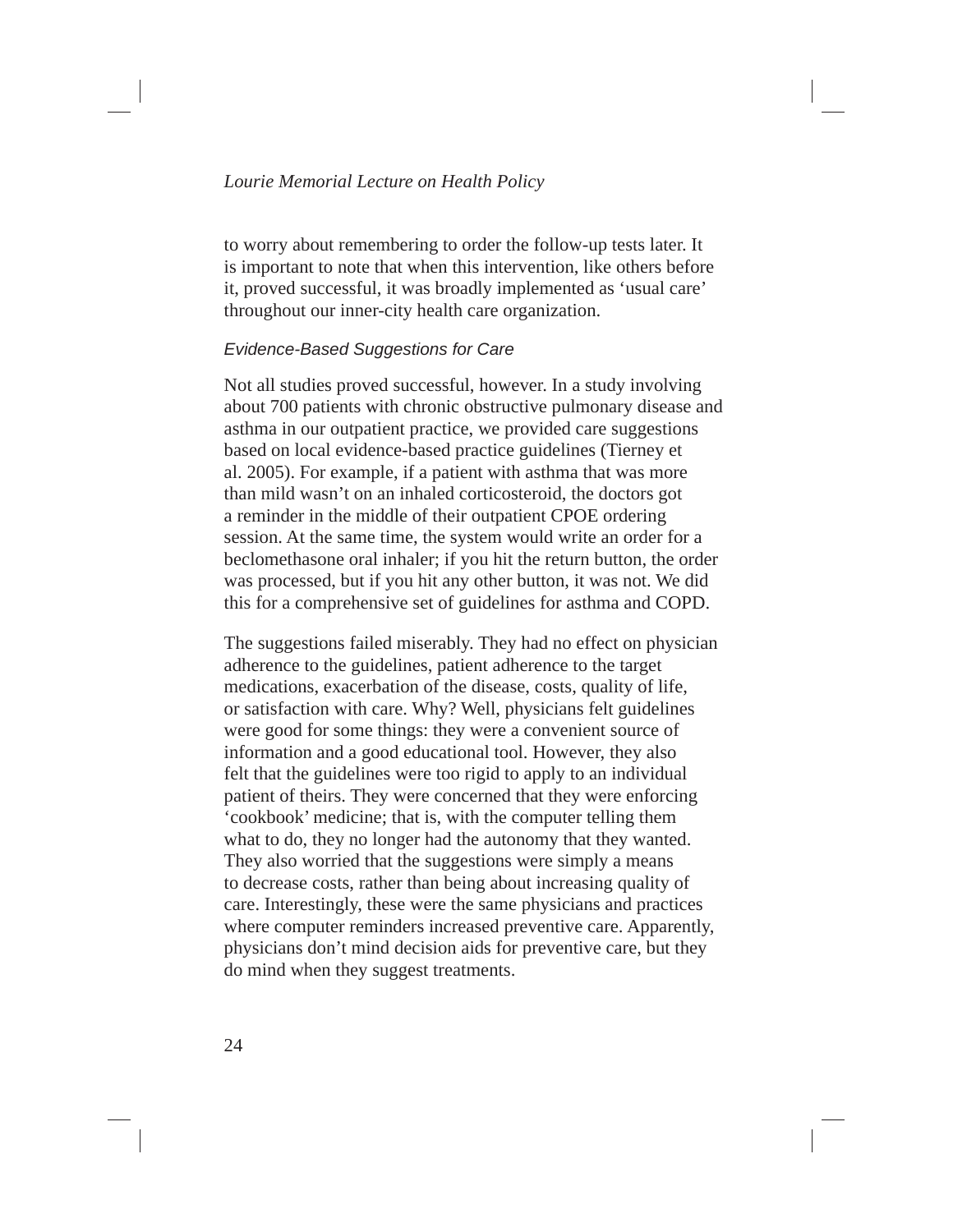We repeated this same study of computerized treatment guidelines for two other conditions, heart disease (Tierney et al. 2003) and hypertension (Murray et al. 2004), and we found the same thing. Why didn't they work?

For one thing, we didn't focus on the right patients. When patients had mild disease, doctors apparently reasoned that unless the patient was doing badly, there was no reason to 'rock the boat.' Even if the evidence-based guidelines suggested this patient really ought to be on some other medication because it would prevent bad events, they didn't want to change meds if the patient seemed to be doing okay.

We also got the workflow wrong. Doctors wrote orders at the end of the visit, after the patient had already left the exam room. So if they wanted to change something they had to bring their patient back into the room and talk to them again. It was too hard; it's easier to say, "I'll do it next time." But during the next visit, they didn't remember to discuss changing treatment until reminded again after the patient was out of the room, so some things just didn't get done. We didn't figure out how to fit this decision aid into their daily practice of medicine.

And finally, it was just the wrong approach. Perhaps we didn't involve the physicians enough in the process. Again, it seemed to be the computer telling them what to do, rather than their using the computer as a tool to help them tell themselves what to do. A better approach might be to present primary care physicians with a set of rules for which the computer could remind them, with the physicians having input into the triggers (e.g., the level of elevated blood pressure or the number of elevated blood pressures that were necessary before the computer suggested increasing the dose of that patient's antihypertensive medication).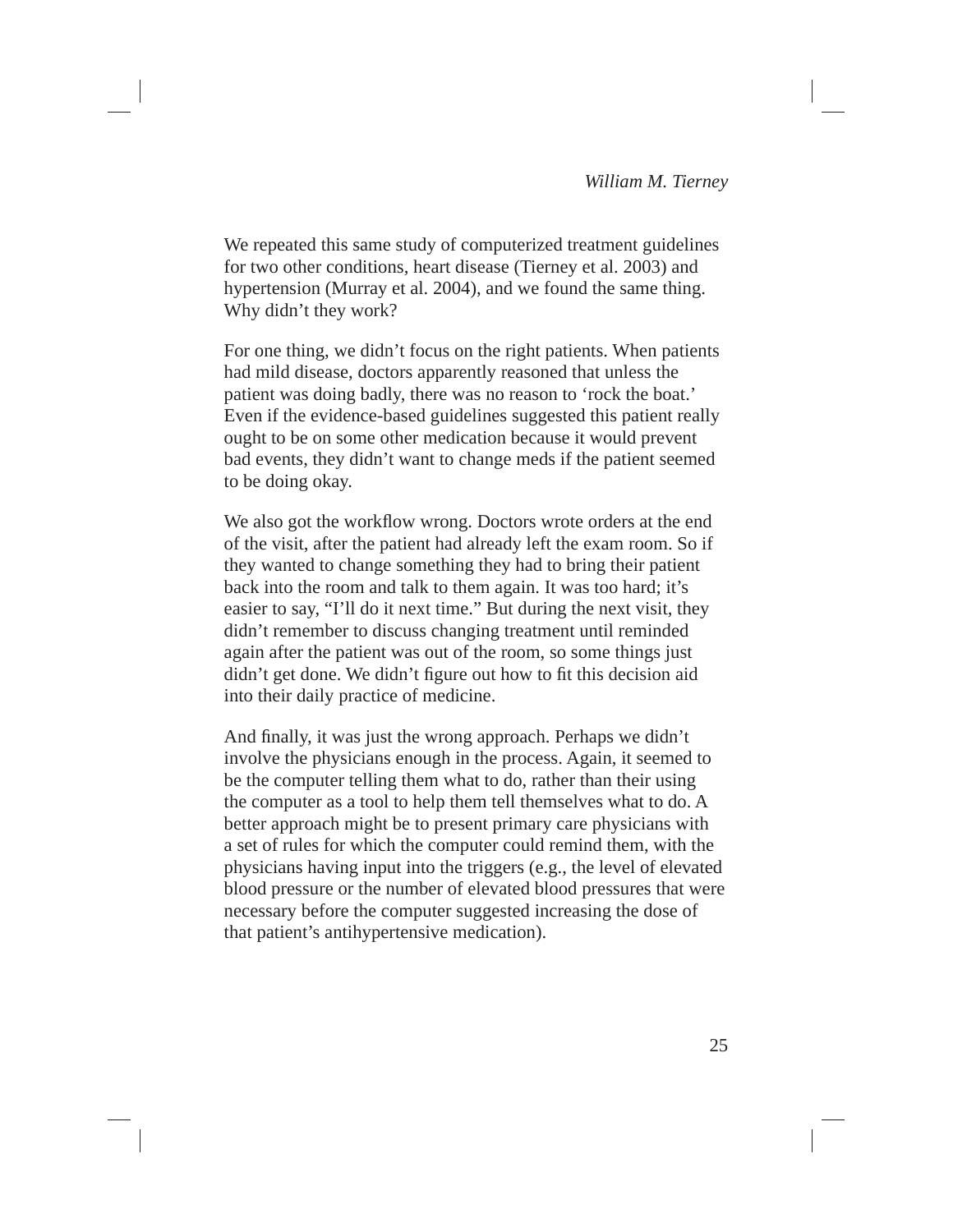So we tried a different approach in a study involving 720 outpatients with chronic heart failure in two Veterans Affairs medical centers in Indianapolis and Seattle, Washington, in which we did engage the physicians (Subramanian et al. 2004). We met with VA physicians and asked them how the computer system might improve their care of patients with heart failure. They helped write the guidelines and how to identify patients who would be eligible for care suggestions. We then used mailed questionnaires to assess the patients two weeks before each visit—their functional class and symptoms and how they did since their last doctor visit. Then we added a reminder sheet that clipped to the patient's paper chart before the doctor got to that patient. If your patient was in the intervention group, you got information about their current symptoms and whether they were doing better or worse. The reminder sheet included symptom information, the date of the test which had documented the patient's heart failure, and "care options at this time" rather than suggested treatments. That is, instead of writing orders for treatments in the computer, the paper form contained a list of actions that you might consider doing. The control group was just given the information that their patient had heart failure.

Unfortunately, symptom information and care suggestion reminder sheets had no effect on physicians' treatment decisions or patient outcomes, even among those patients who were not doing well, although the intervention patients were significantly more satisfied with their physicians and the care they received. We think the reminder sheets engendered discussion between the doctors and the patients because they presented information about symptoms of those patients. However, they didn't result in more intensive heart failure treatment and may actually have harmed the patients: there were more than double the number of hospitalizations at six months and at twelve months among the intervention group, although this could have been because intervention doctors were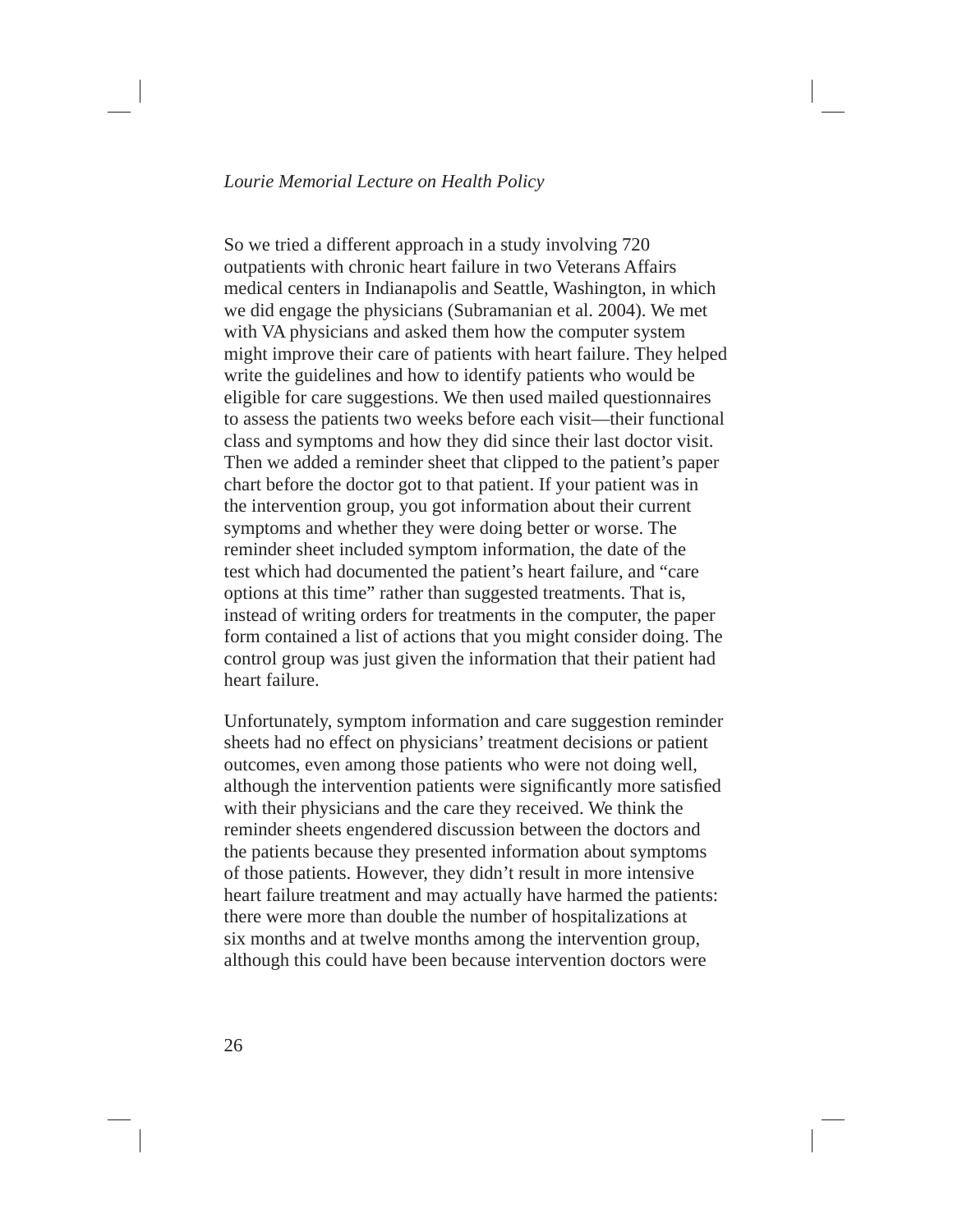paying more attention to symptoms and hospitalizing patients who needed it who would not otherwise have been hospitalized.

### *Reminders to Discuss Advance Directives with At Risk Patients*

Not all our studies had negative outcomes. In a study of reminders to discuss end-of-life care, we enrolled 1,000 patients who were at risk of needing such discussions because of their age (>75 years) or because they had serious medical conditions such as heart, lung, liver, or kidney disease, cancer, or stroke (Dexter et al. 1998). The computer suggested that doctors talk to their patients about advance directives, using either what we call instruction directives ("Do you want to have a ventilator; artificial nutrition; surgery, if it's indicated medically but you're in a situation where you're terminally ill and not likely to get better?") or proxy directives ("Who do you want speaking for you? Who do you want to be your health care representative?") Physicians got either reminders to talk about advance directives, reminders to talk about proxies, both or neither.

After every visit the patients were asked, "Did your doctor talk to you about end-of-life care?" and how satisfied they were with their doctor and the visit just completed. Among patients whose physicians did not receive reminders, doctors talked to them about advance directives only 2% of the time, a little more often if they got reminders for proxy directives, and a little bit more for instruction directives. When physicians received both reminders, more than 20% of them talked to their patients, and two-thirds of the time that they talked to their patients an advance directive form was filled out. In this case, a simple computer reminder increased the likelihood of doctors talking to their patients about the prickly issue of end-of-life care. Importantly, even though a lot of times doctors are kind of uncomfortable broaching the subject, patients preferred that their doctor talked with them about advance directives and end-of-life care in the primary care clinic rather than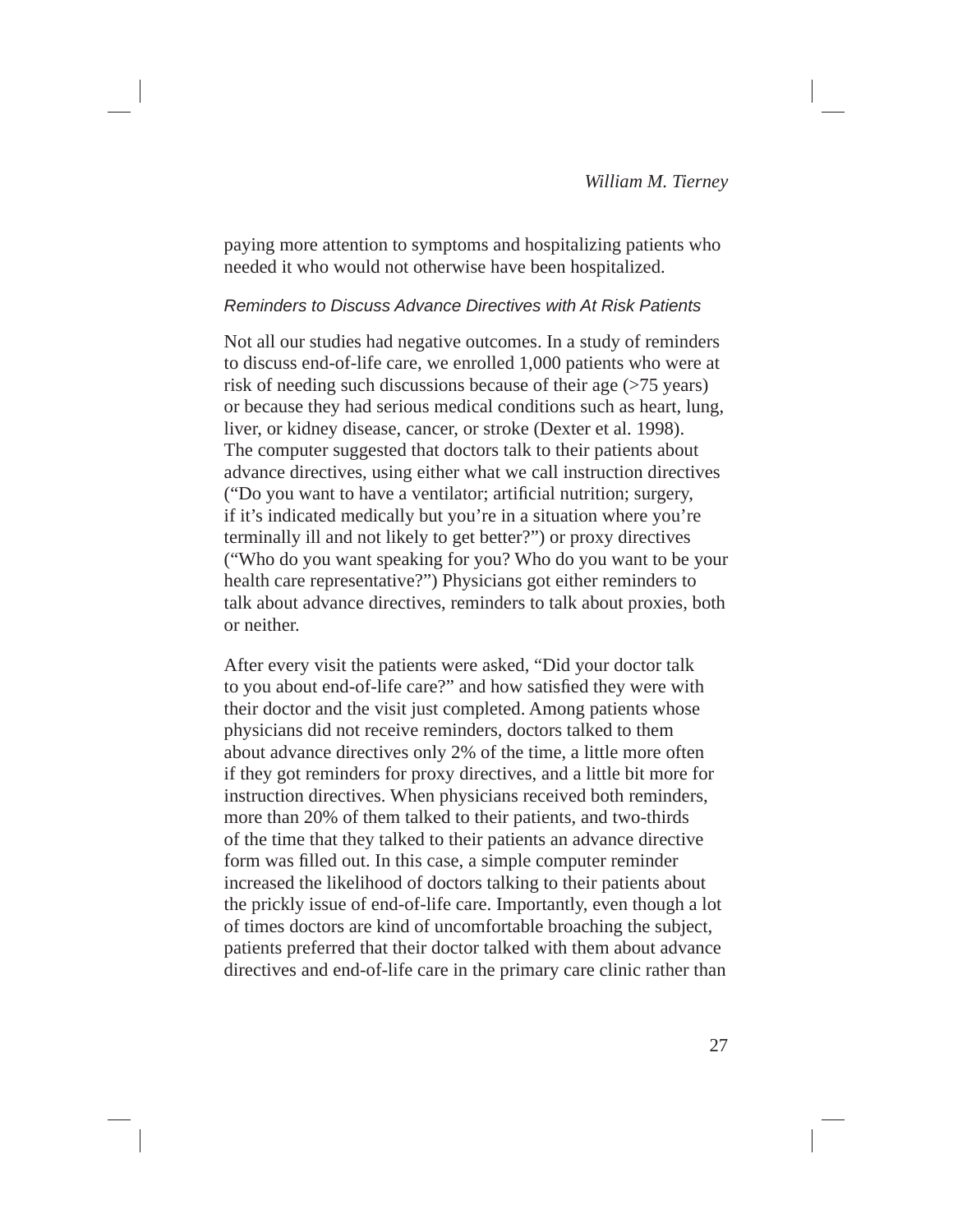in the ICU and were more satisfied with their doctors and primary care when such discussions occurred.

### *Enhancing Communication between Providers*

We've performed studies in other settings besides hospitals and doctors' offices. In one study, we assessed the effectiveness of a pharmacy-based care program for patients with asthma or chronic obstructive pulmonary disease who went to one of 36 community drugstores to refill their prescriptions (Weinberger et al. 2002). The pharmacists received patient-specific data from patients' electronic health records on peak expiratory flow rates, past use of breathing medications, and recent ER visits for breathing problems. They were also given customized patient educational materials and resources that were to be used by the pharmacists to inform those patients whose were not doing well. In one control group, patients received peak flow meters, instructions in how to use them, and monthly tracking of meter readings, but this information was not provided to their pharmacists. In the second (usual care) control group, patients interviewed monthly to see how they were doing, but they received no meters and their pharmacists received no information about them. Pharmacists in both control groups had a training session informing them about asthma and guidelines for self-care but received no patient data or educational materials. At the end of the study, patients who received the intervention from their pharmacists seemed to have better lung function, and they were more satisfied with their care. However, there was no difference in their adherence to care guidelines, and they were twice as likely to be hospitalized. So, as in the earlier study, the information provided to the pharmacists may have caused harm to the patients, or alternatively, it may have sensitized pharmacists to patients who were ill and needed more intensive treatments.

Evidence about the benefits of enhanced patient communication is still up in the air. It's still not clear what effect electronic health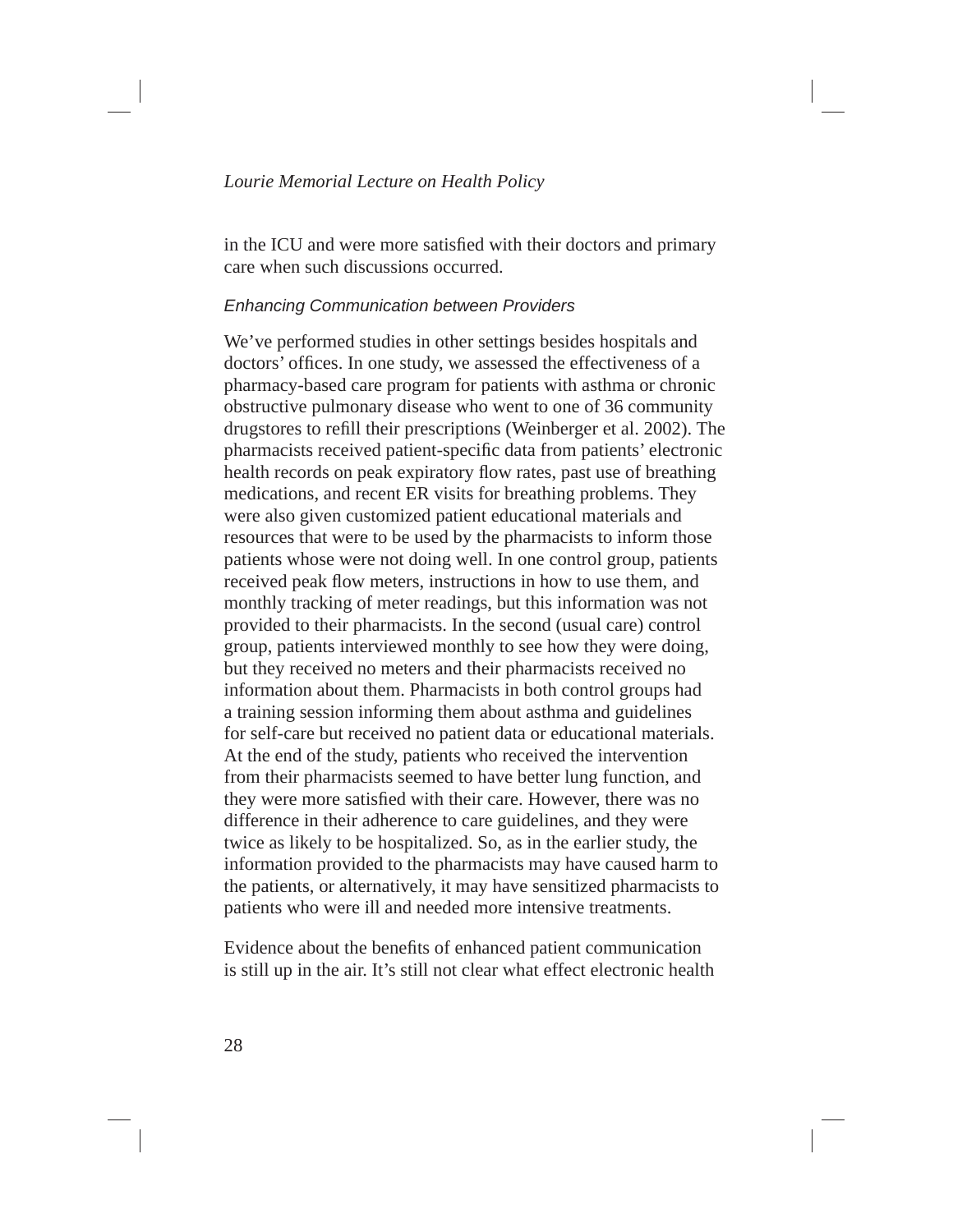records are going to have because we're still working on the process of managing the system.

# Unintended Consequences of CPOE

In October 2002 the Children's Hospital of Pittsburgh, a tertiarycare level facility with many infants transported from other hospitals into their ICU, implemented a CPOE system in response to the IOM's (1999) landmark report and the Leapfrog Group's (2000) promotion of this technology, which we had studied a decade earlier and had been using hospital-wide ever since. Eighteen months later, researchers found that, as expected, "CPOE implementation...resulted in significant reductions in harmful adverse drug events (ADEs)" (Han et al. 2005). However, they also found that the hospital also experienced an unexpected increase in mortality from 2.8% before CPOE implementation to 6.6% after implementation. They ruled out demographic or clinical factors and then focused on changes in the usual "chain of events" when a critically sick infant was being admitted to the ICU after CPOE implementation. They found that the medical team's response time was slower, some doctors and nurses were being pulled away from the patient's bedside to operate computer terminals, and critical face-to-face interactions between physicians and nurses had declined. These things happened because the CPOE system was hard to use and occasionally overburdened, suffering processing delays. Sometimes the information didn't go to the right person so there were delays in getting things done, which in a newborn ICU can make the difference between life and death.

From this we learned that technologies are tools for improving the health care system, but they're not standalone fixes. You can't just throw medical records and clinical decision support tools into health care settings and expect something good to happen. Information technology has to be part of a careful and complete re-engineering of the health care system that learns how to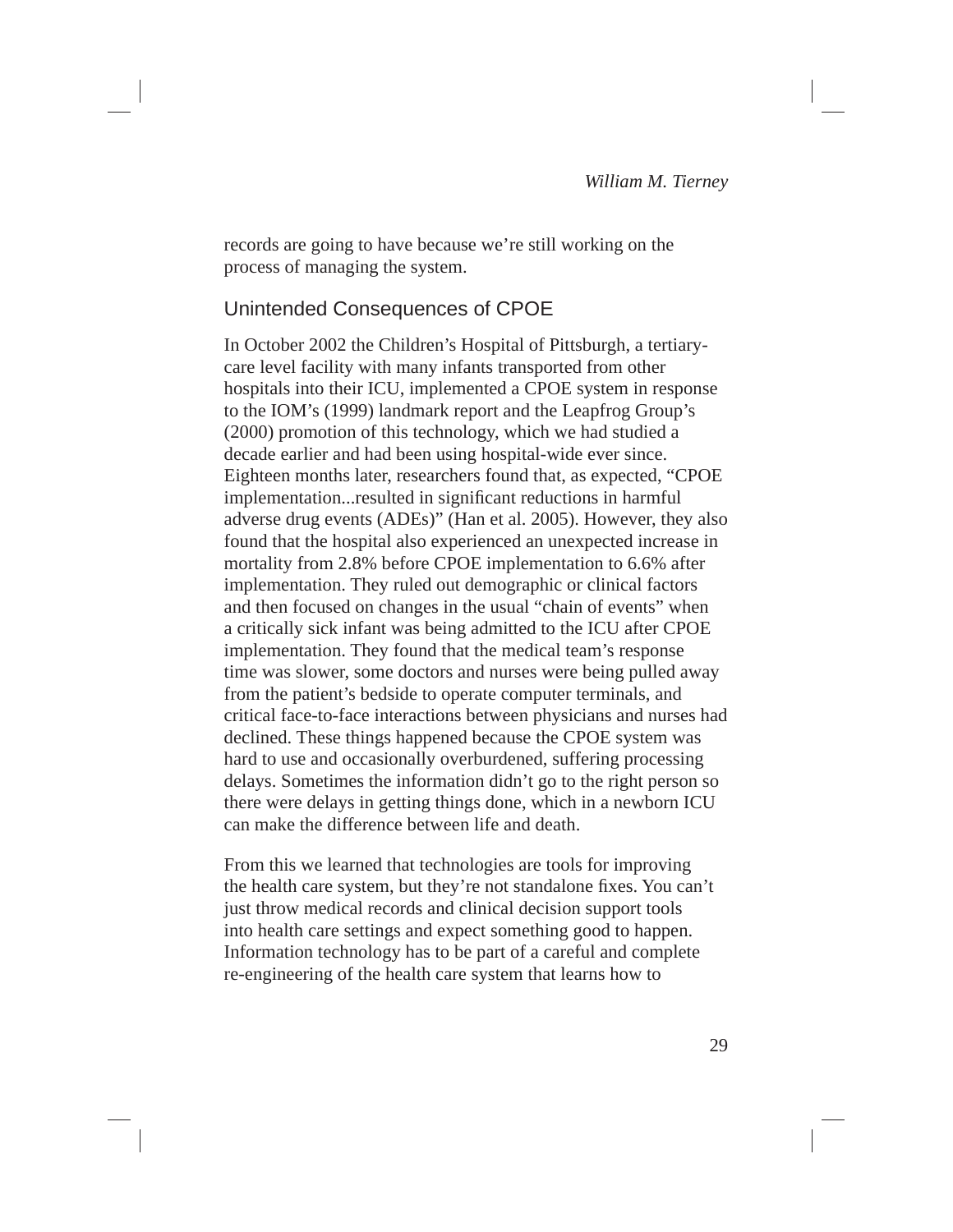function efficiently and effectively and use electronic information. Sometimes there's too much reliance on technology and 'geeks' and not enough on clinical acumen and common sense. The best use of health information technology incorporates all of these into enhanced systems that are more efficient and safer, but this takes diligence on the part of those implementing such systems.

# CPOE Can Lower the Cost of Health Care

In the early 1980s, we looked at our local data and found that many outpatient tests were often repeated for no obvious reason, so in 1987 we studied whether using our outpatient CPOE system to display previous diagnostic test results would lower the ordering of subsequent diagnostic tests (Tierney et al. 1987). Half of each physician's patients were randomized as control patients and half were randomized so that when physicians ordered one of the eight most commonly ordered diagnostic tests in our practice, the CPOE system displayed the most recent previous results for that test. Compared to the pre-study period, when physicians saw their patients' previous test results, they ordered 17% fewer tests compared to a drop of 11% when the past results were not displayed. As a result of fewer tests, the costs associated with those patients' care also dropped significantly. Unfortunately, as soon as the previous test result display was discontinued, test orders began to return to their previous levels. This told us that we weren't just educating physicians about the number of tests they were ordering—they also needed the constant display of past results. Ever since, we show the most recent result (and its date) whenever any outpatient diagnostic test is ordered.

We performed a similar study in which we developed statistical equations to predict the probability of an abnormality being detected as a result of eight commonly ordered diagnostic tests (Tierney et al. 1988). We divided the subject patients into intervention and control groups, and whenever the physician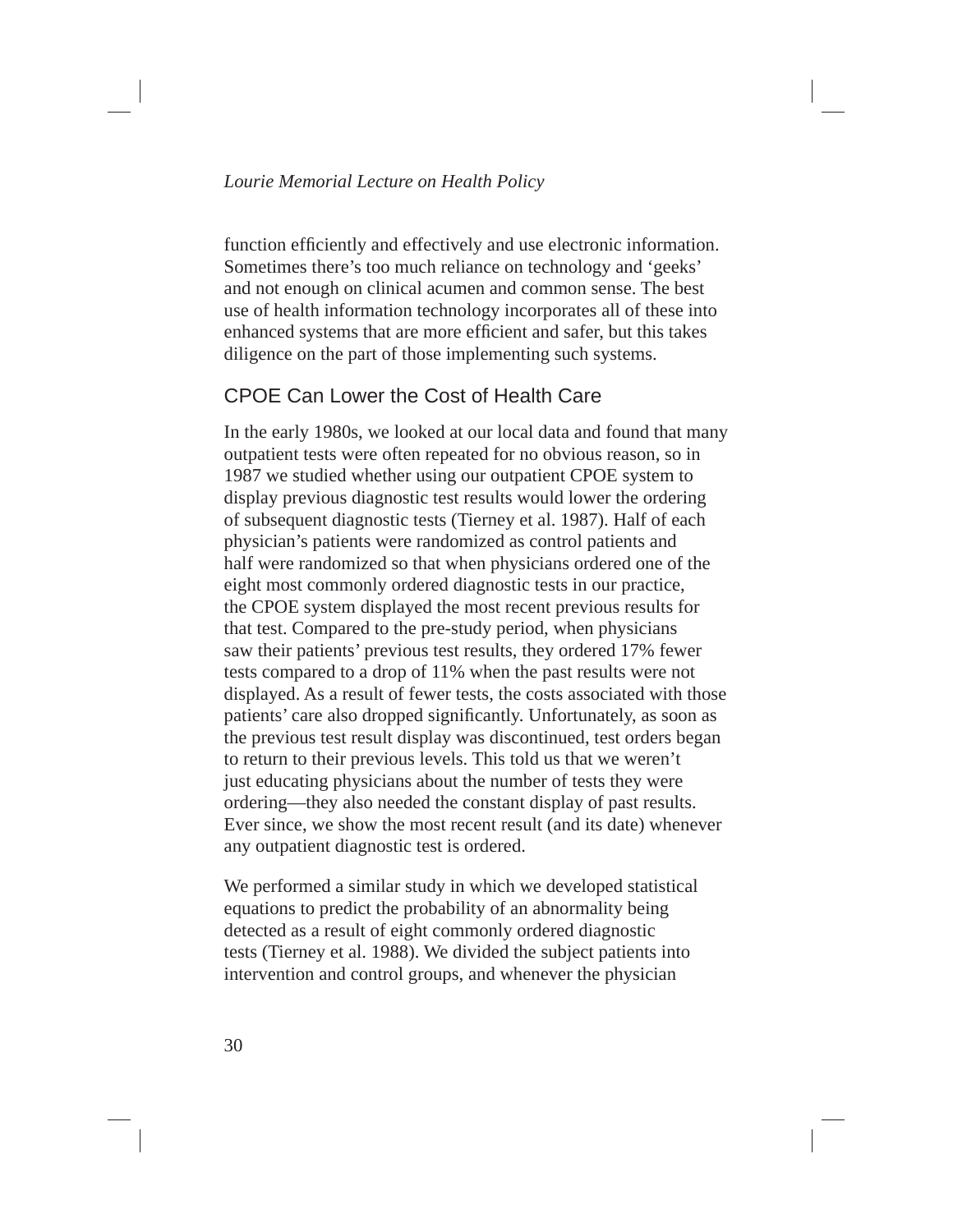ordered one of the tests for a patient in the intervention group using the outpatient CPOE system, the computer displayed the likelihood that the test would show the abnormality that the physician had selected as the main one of interest. "For example, if the physician ordered a serum electrolyte panel and listed hyperkalemia as the abnormality of concern, the computer presented the probability of hyperkalemia" (p. 1196). After viewing the computer's prediction, the physician could choose to cancel the test or continue to order it. Physicians did not see probabilities for their control patients. Among the 112 physicians and more than 9,000 patients involved in this study, there was a significant, although small, reduction in testing when they got the probability information, but it was mainly among tests with a low risk of abnormal results. This was the first study showing that physicians would respond to specific numeric probability predictions. Once again, after the intervention was discontinued test ordering returned to the pre-study levels.

Finally, our simplest intervention was when the computer display just said "This is what the test you just ordered costs, and here's the total cost of all of the tests you've ordered today" (Tierney et al. 1990). When we did that, there was a 13 percent reduction in test ordering. But once again, "the effects of this intervention did not persist after it was discontinued" (p. 1499).

Given the potential financial benefits (and significant costs!) of EHRs, do they ultimately cost money or save money? Samuel Wang and colleagues in the Harvard group conducted a costbenefit study to analyze the financial effects of EHRs on health care organizations, using data from their own institution and a previously published literature review (Wang et al. 2003). They concluded that over a 5-year period, the average net benefit was \$86,400 per provider, "primarily from savings in drug expenditures, improved utilization of radiology tests, better capture of charges, and decreased billing errors" (2003, 397). However,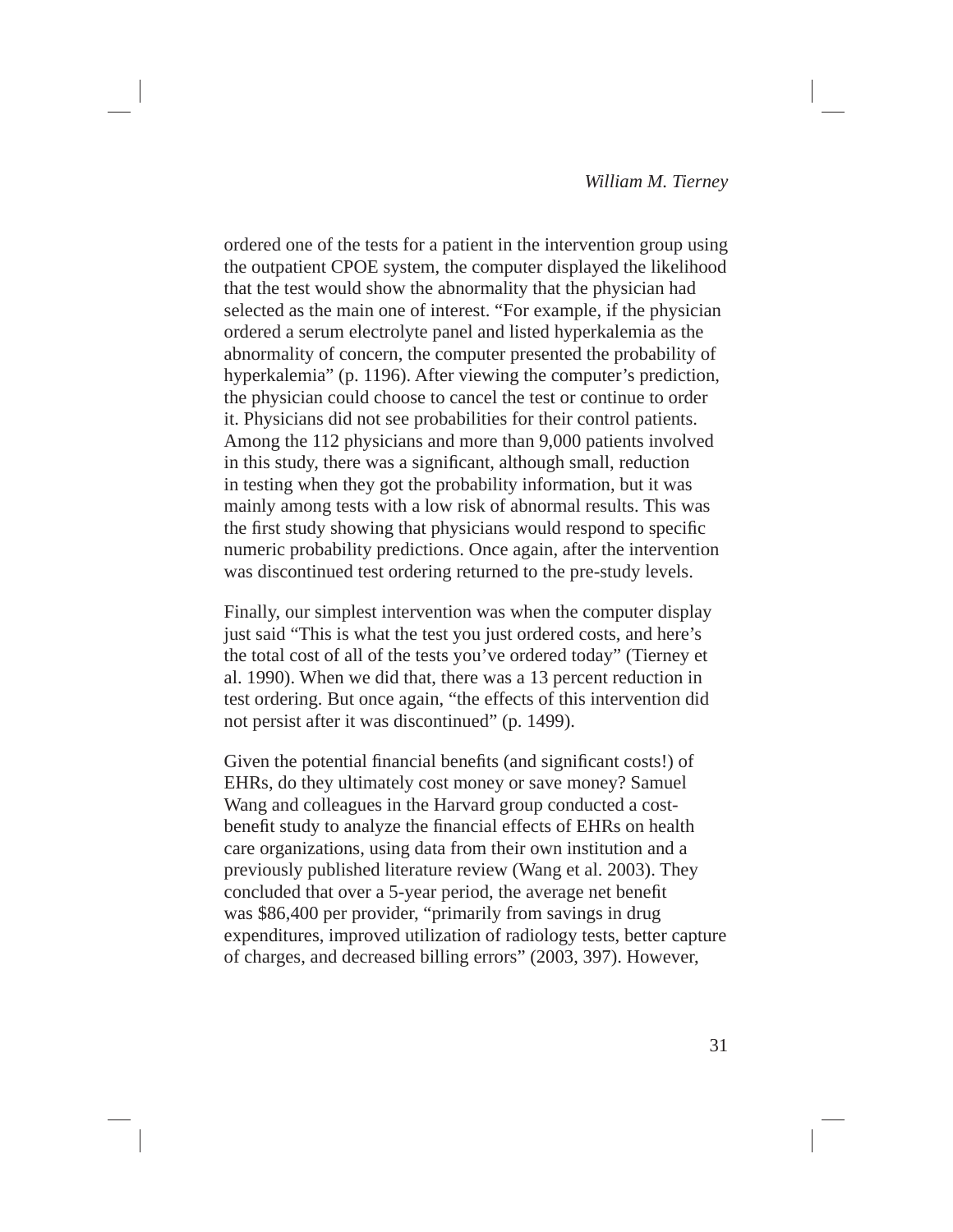they noted that "The magnitude of the return is sensitive to several key factors" (2003, 397). They were being optimistic.

The RAND group reviewed all of the studies that looked at the cost of implementing health information technology (HIT) using data from a large survey of health care facilities' adoption of and plans to adopt HIT (Hillestad et al. 2005). They included in the adoption category organizations that had contracted for but had not yet installed an EMR system, and they surveyed the literature for evidence of the effects of HIT. They noted that,

> In general, the currently useful evidence is not robust enough to make strong predictions, and we describe our results only as 'potential'...[that is,] 'assuming that interconnected and interoperable EMR systems are adopted widely and used effectively.' (p. 1104)

They concluded,

[E]ffective EMR implementation and networking could eventually save more than \$81 billion annually—by improving health care efficiency and safety—and that HIT-enabled prevention and management of chronic disease could eventually double those savings while increasing health and other social benefits. However, this is unlikely to be realized without related changes to the health care system. (p. 1103)

Maybe Electronic Health Records save money, maybe they don't. But I'm going to argue that's not why we're installing them. We're putting them in because we have to communicate. Using EHRs is the only way to do so in the 21st century with its increasingly complex and disconnected health care.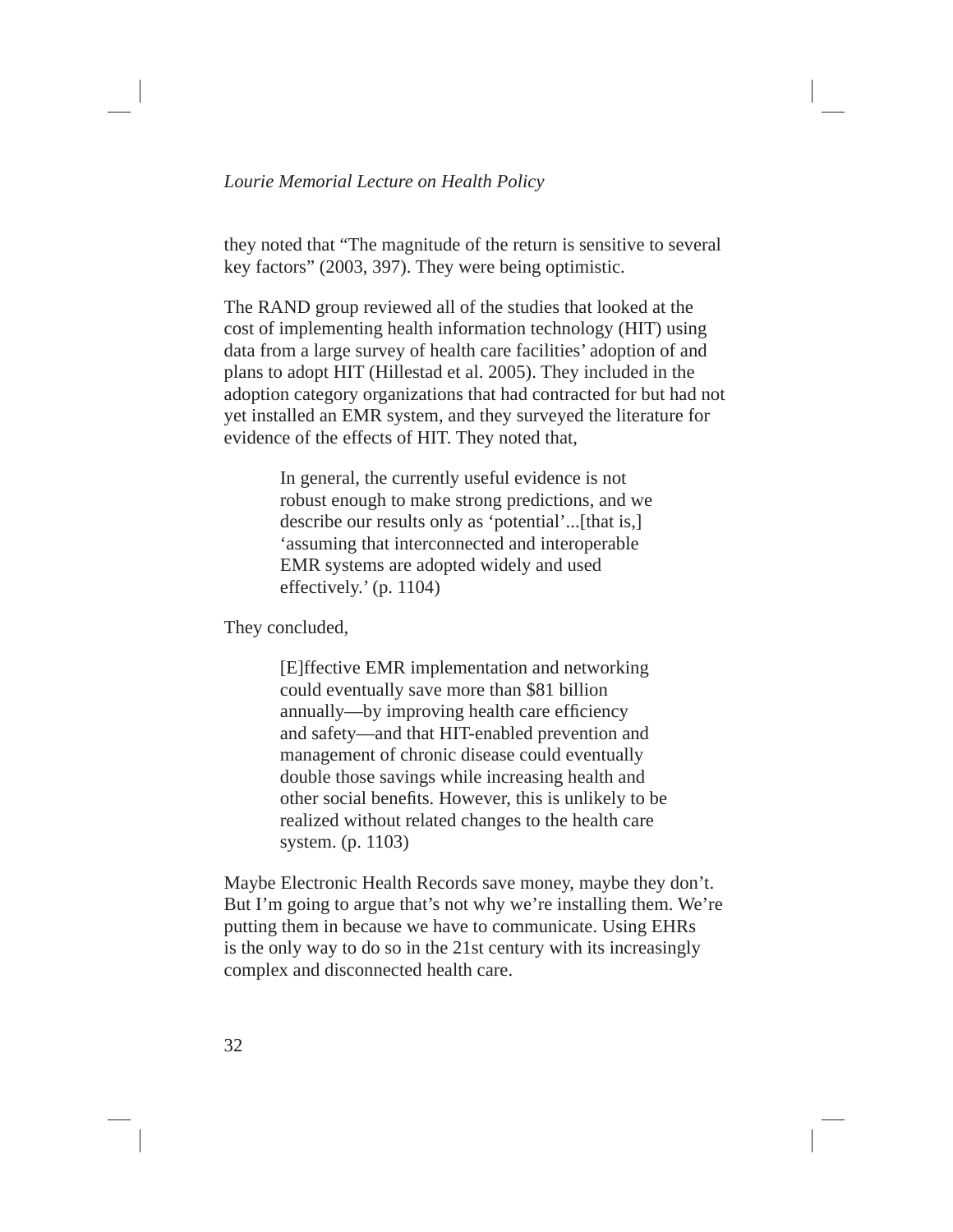# Looking to the Future

So where's the edge of the water? The high speed Internet is going to increase our capability of communicating through EHRs. We're going to be able to show real x-ray images, displaying the same dense images anywhere in the country as in the hospital that generated them. So we can actually have people reading your x-rays who don't have to sit in your hospital. This could be good (i.e., having world-class specialists reading x-rays) or bad (i.e., physicians not having a local radiologist to discuss the x-ray with). HIT is a two-edged sword.

There will be better provider-computer interfaces, better graphic design, touch screen technology, portable devices, voice recognition, etc.: this is all coming. Much of it is already here. The radiologists in my hospital use a voice recognition system to dictate x-ray reports. And we get the results in the patient's electronic record less than an hour after an x-ray is taken. Better devices, wireless technology, small tablet computers, and better health information technology will all improve how we practice medicine.

Everybody uses the Internet browser, right? How many of you ever took a course in how to use it? Why not? Because it's obvious how to use it. Well, our health-related technology needs to be obvious too. You shouldn't need a manual. You shouldn't need instructions. You should be able to sit down, log in, and know right off the bat how to use it. It ought to be obvious, and it's getting to be that way. There will also be lots of new options for devices and platforms. If I'm working in the emergency department, I need to be mobile. If I'm working in radiology, I don't want to be mobile. So let's have different options that fit people's workflow.

We need better actionable care guidelines. What needs to be done better? What data do we need to capture to do it better? And how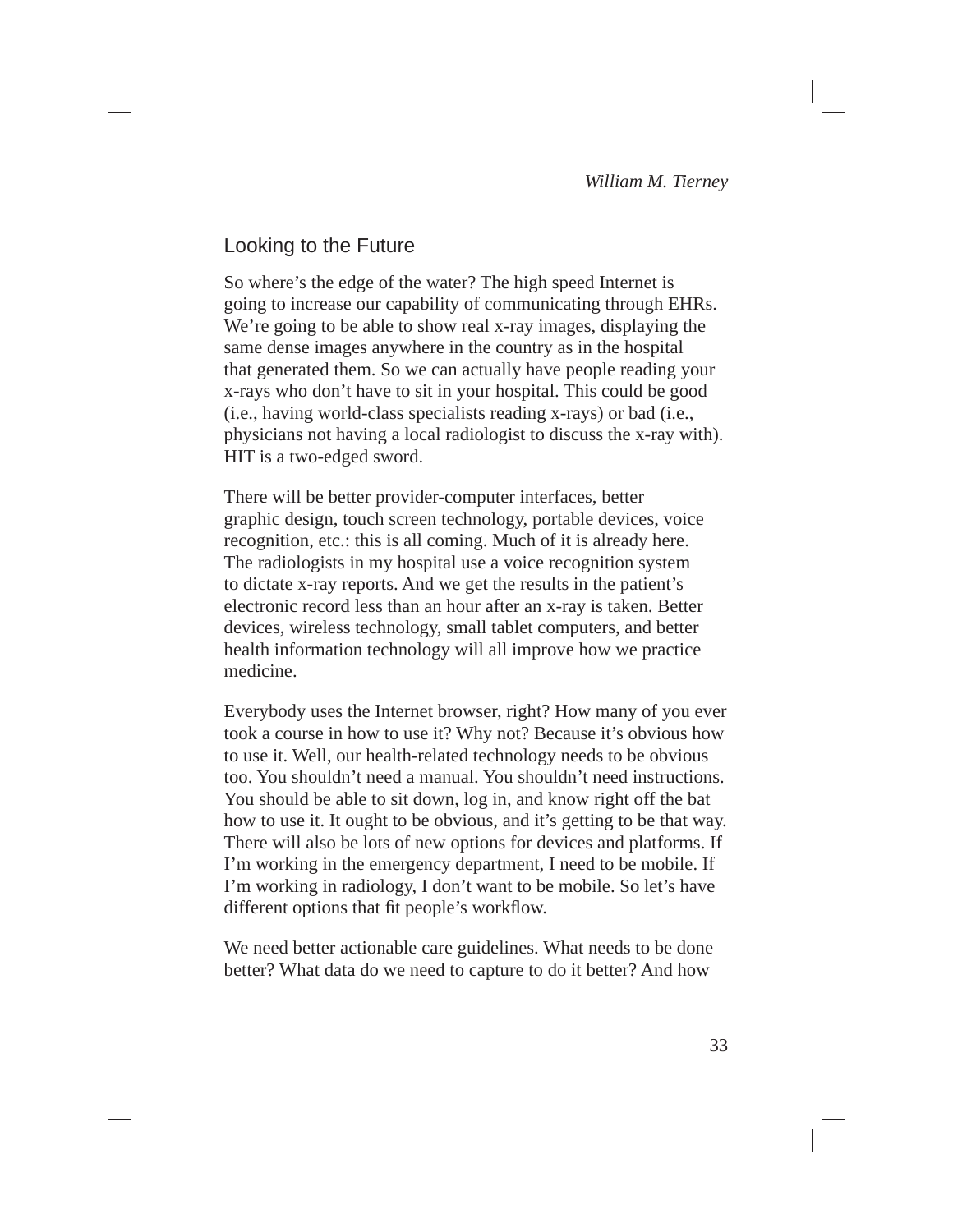do we get that information to the right people at the right time? How do better prepare clinicians, facilities, computer information officers, etc., to take full advantage of electronic media and not be hamstrung by it? We all have to be willing to accept these changes in our work environment. We have to expect to have the right information at the right time and be willing and able to work together to make all this happen. In this new era of health information technology, some will consider it to be heaven while others will think it's hell. But like it or not, the dawn of a new era is here. Some of us have been in this era since the 1970s; the rest of US health care is entering this world now, too. I don't know where it's going to take us, but it's going to be an interesting ride. I can't predict how it's going to go, and it's been painful for a lot of people. But in my mind, the benefits will ultimately be worth the costs.

### References

- American Society of Health-System Pharmacists. 2011. American Hospital Formulary Service®. Bethesda, MD: ASHP. http://www. ahfsdruginformation.com/products\_services/di\_ahfs.aspx.
- Biondich, Paul G., and Shaun J. Grannis. 2004. "The Indiana Network for patient Care: An Integrated Clinical Information System Informed by Over Thirty Years of Experienc." *Journal of Public Health Management and Practice* Supplement (November): S81-S86.
- Bleich, HL, RF Beckley, GL Horowitz, JD Jackson, ES Moody, C Franklin, SR Goodman, MW McKay, RA Pope, T. Walden, et al. 1985. "Clinical Computing in a Teaching Hospital." *New England Journal of Medicine*  312 (12) (March 21): 756-764.
- Dexter, Paul R., Fredric D. Wolinsky, Gregory P. Gramelspacher, Xiao-Hua Zhou, George J. Eckert, Marina Waisburd, and William M. Tierney. 1998. "Effectiveness of Computer-Generated Reminders for Increasing Discussions about Advance Directives and Completion of Advance Directive Forms: A Randomized, Controlled Trial." *Annals of Internal Medicine* 128 (2) (January 15): 102-110.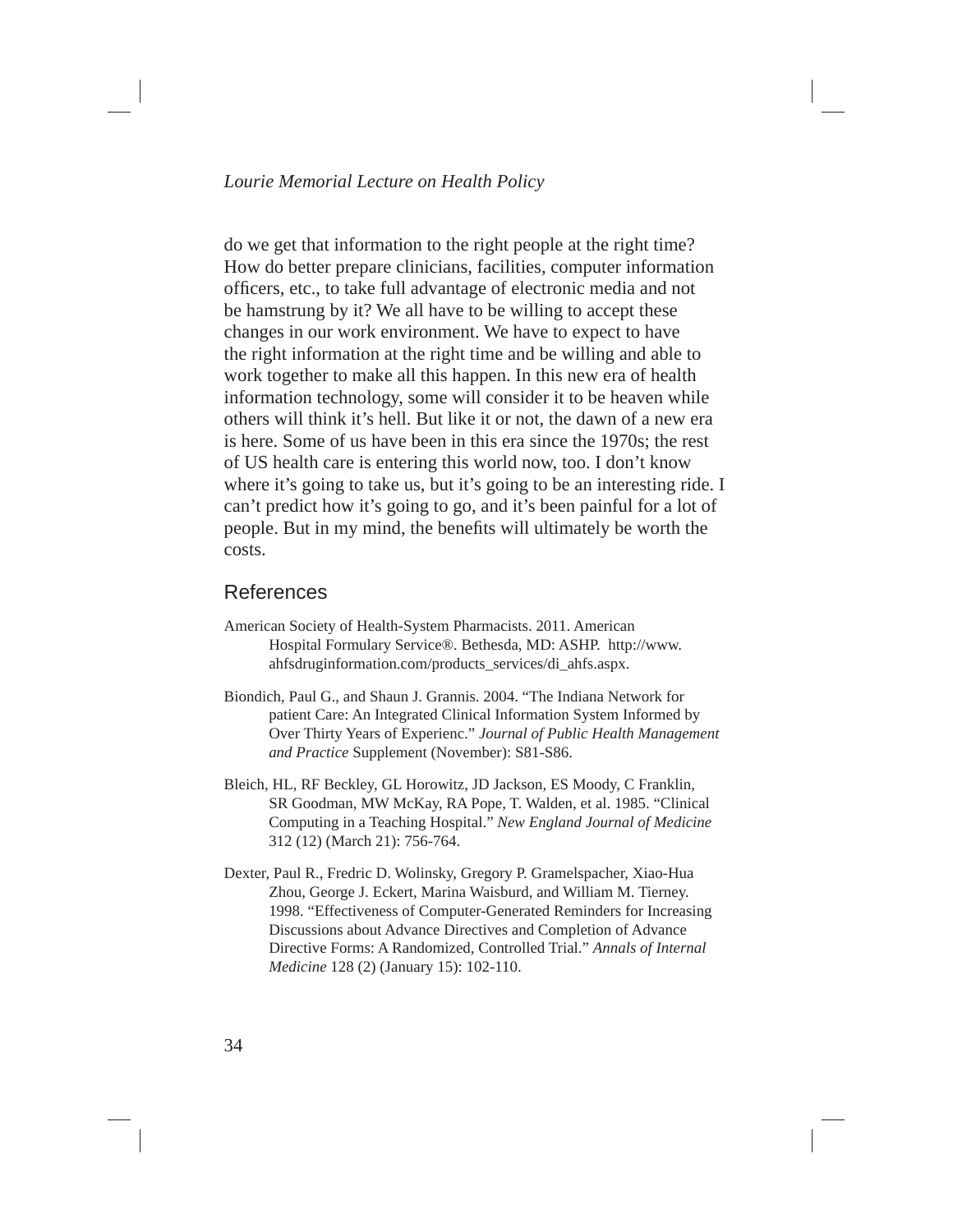- Finnell, John T., J. Marc Overhage, Paul R. Dexter, Susan M. Perkins, Kathleen A. Lane, and Clement J. McDonald. 2003. "Community Clinical Data Exchange for Emergency Medicine Patients." *AMIA Symposium Proceedings* : 235-238. http://www.ncbi.nlm.nih.gov/pmc/articles/ PMC1480174/.
- Han, Yong Y., Joseph A. Carcillo, Shekhar T. Venkataraman, Robert S. B. Clark, R. Scott Watson, Trung C. Nguyen, Hülya Bayir, and Richard A. Orr. 2005. "Unexpected Increased Mortality After Implementation of a Commercially Sold Compterized Physician Order Entry System." *Pediatrics* 116 (6) (December): 1506-1512.
- Hickner, John, Atif Zafar, Grace M. Kuo, Lyle J. Fagnan, Samuel N. Forjuoh, Lyndee M. Knox, John T. Lynch, Brian Kelly Stevens, Wilson D. Pace, Benjamin N. Hamlin, Hilary Scherer, Brenda L. Hudson, Caitlin Carroll Oppenheimer, and William M. Tierney. 2010. "Field Test Results of a New Ambulatory Care Medication Error and Adverse Drug Event Reporting System—MEADERS." *Annals of Family Medicine* 8 (6) (November-December): 517-525.
- Hillestad, Richard, James Bigelow, Anthony Bower, Federico Girosi, Robin Meili, Richard Scoville, and Roger Taylor. 2005. "Can Electronic Medical Record Systems Transform Health Care? Potential Benefits, Savings, and Costs." *Health Affairs* 24 (5) (September/October): 1103- 1117.
- Institute of Medicine. 2006. "Preventing Medication Errors." July 20. http:// www.iom.edu/Reports/2006/Preventing-Medication-Errors-Quality-Chasm-Series.aspx.
- Institute of Medicine. Kohn, Linda T., Janet M. Corrigan, and Molla S. Donaldson (editors). 1999. *To Err Is Human: Building a Safer Health System.* Washington, DC: National Academy Press.
- Leapfrog Group for Patient Safety. 2000. "Leapfrog Patient Safety Standards: The Potential Benefits of Universal Adoption." Washington, DC: Leapfrog Group. November. http://www.leapfroggroup.org/media/file/ Leapfrog-Launch-Full\_Report.pdf.
- McDonald, Clement J., Siu L. Hui, David M. Smith, William M. Tierney, Stuart J. Cohen, Morris Weinberger, and George P. McCabe. 1984. "Reminders to Physicians from an Introspective Computer Medical Record: A Two-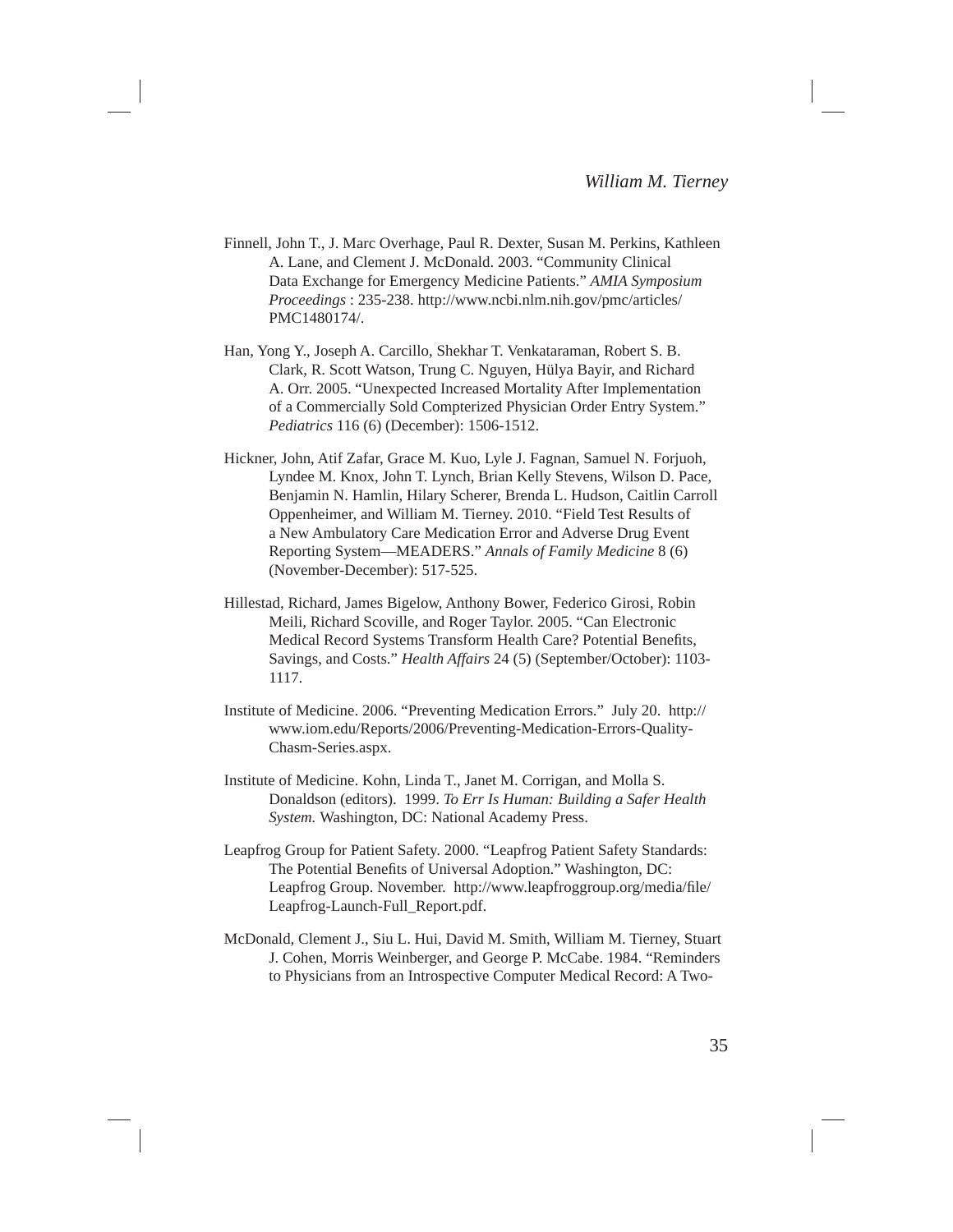Year Randomized Trial." *Annals of Internal Medicine* 100 (1) (January): 130-138.

- McDonald, Clement J., and William M. Tierney. 1986a. "The Medical Gopher-A Microcomputer System to Help Find, Organize and Decide About Patient Data." *Western Journal of Medicine* 145 (6) (December): 823-829.
- McDonald, Clement J., and William M. Tierney. 1986b. "Research Uses of Computer-Stored Practice Records in General Medicine." *Journal of General Internal Medicine* 1 (4): S19-S24.
- McDonald, Clement J., and William M. Tierney. 1988. "Computer-Stored Medical Records: Their Future Role in Medical Practice." *JAMA: The Journal of the American Medical Association* 259 (23) (June 17): 3433- 3440.
- McDonald, Clement J., J. Marc Overhage, Paul R. Dexter, Lonnie Blevins, Michael E. Miller, Jeffrey G. Suico, Mark C. Tucker, and Gunther Schadow. 1998. "Canopy Computing: Using the Web in Clinical Practice." *JAMA: The Journal of the American Medical Association* 280 (15) (October 21): 1325-1329.
- McDonald, Clement J., J. Marc Overhage, William M. Tierney, Paul R. Dexter, Douglas K. Martin, Jeffrey G. Suico, Atif Zafar, Gunther Schadow, Lonnie Blevins, Tull Glazener, Jim Meeks-Johnson, Larry Lemmon, JIll Warvel, Brian Porterfield, Jeff Warvel, Pat Cassidy, Don Lindbergh, Anne Belsito, Mark Tucker, Bruce Williams, and Cheryl Wodniak. 1999. "The Regenstrief Medical Record System: A Quarter Century Experience." *International Journal of Medical Informatics* 54 (3) (June): 225-253.
- McDonald, Clement J., J. Marc Overhage, Michael Barnes, Gunther Schadow, Lonnie Blevins, Paul R. Dexter, Burke Mamlin, and INPC Management Committee. 2005. "The Indiana Network for Patient Care: A Working Local Health Information Infrastructure." *Health Affairs* 24 (5) (September/October): 1214-1220.
- Murray, Michael D., Lisa E. Harris, J. Marc Overhage, Xiao-Hua Zhou, George J. Eckert, Faye E. Smith, Nancy Nienaber Bachanan, Fredric D. Wolinsky, Clement J. McDonald, and William M. Tierney. 2004. "Failure of Computerized Treatment Suggestions to Improve Health Outcomes of Outpatients with Uncomplicated Hypertension: Results of a Randomized Controlled Trial." *Pharmacotherapy* 24 (3) (March): 324-337.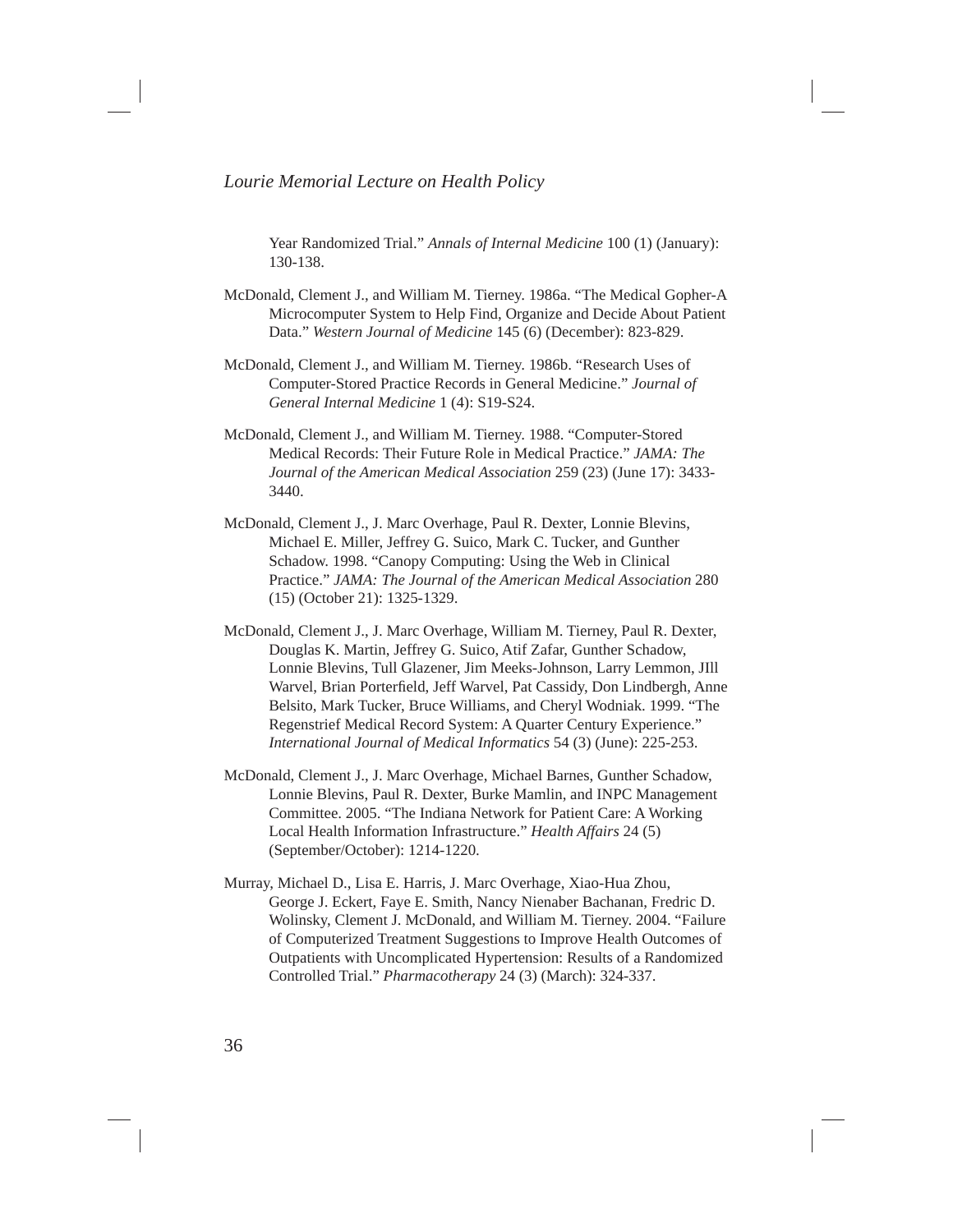- National Quality Forum. 2008. "NQF Endorsed Standard® 0488: Adoption of Health Information Technology." Washington, DC: NQF. August 29.
- Office of the National Coordinator for Health Information Technology (ONC). 2010. "Standards & Certification Criteria Final Rule." Last updated on October 13. Available from http://healthit.hhs.gov.
- Overhage, J. Marc, William M. Tierney, Xiao-Hua Andrew Zhou, and Clement J. McDonald. 1997. "A Randomized Trial of 'Corollary Orders' to Prevent Errors of Omission." *Journal of the American Medical Informatics Association* 4 (5) (September-October): 364-375.
- Schoen, Cathy, Robin Osborn, Michelle M. Doty, David Squires, Jordon Peugh, and Sandra Applebaum. 2009. "A Survey of Primary Care Physicians in Eleven Countries, 2009: Perspectives on Care, Costs, and Experiences." *Health Affairs* 28 (6) (November 5): w1171-w1183.
- Subramanian, Usha, Morris Weinberger, Stephan D. Fihn, and William M. Tierney. 2003. "Diagnostic Challenges Defining Heart Failure When Using Echocardiograms." *American Journal of Cardiology* 91 (8): 1015- 1017.
- Subramanian, Usha, Stephan D. Fihn, Morris Weinberger, Laurie Plue, Faye E. Smith, Edmunds M. Udris, Mary B. McDonell, George J. Eckert, M'Hamed Temkit, Xiao-Hua Zhou, Leway Chen, and William M. Tierney. 2004. "A Controlled Trial of Including Symptom Data in Computer-Based Care Suggestions for Managing Patients with Chronic Health Failure." *American Journal of Medicine* 116 (6) (March 15): 375- 384.
- Tierney, William M., Clement J. McDonald, Douglas K. Martin, Siu L. Hui, and Michael P. Rogers. 1987. "Computerized Display of Past Test Results: Effect on Outpatient Testing." *Annals of Internal Medicine* 107 (4) (October): 569-574.
- Tierney, William M., Clement J. McDonald, Siu L. Hui, and Douglas K. Martin. 1988. "Computer Predictions of Abnormal Test Results: Effects on Outpatient Testing." *JAMA: The Journal of the American Medical Association* 259 (8) (February 26): 1194-1198.
- Tierney, William M., Michael E. Miller, and Clement J. McDonald. 1990. "The Effect on Test Ordering of Informing Physicians of the Charges for